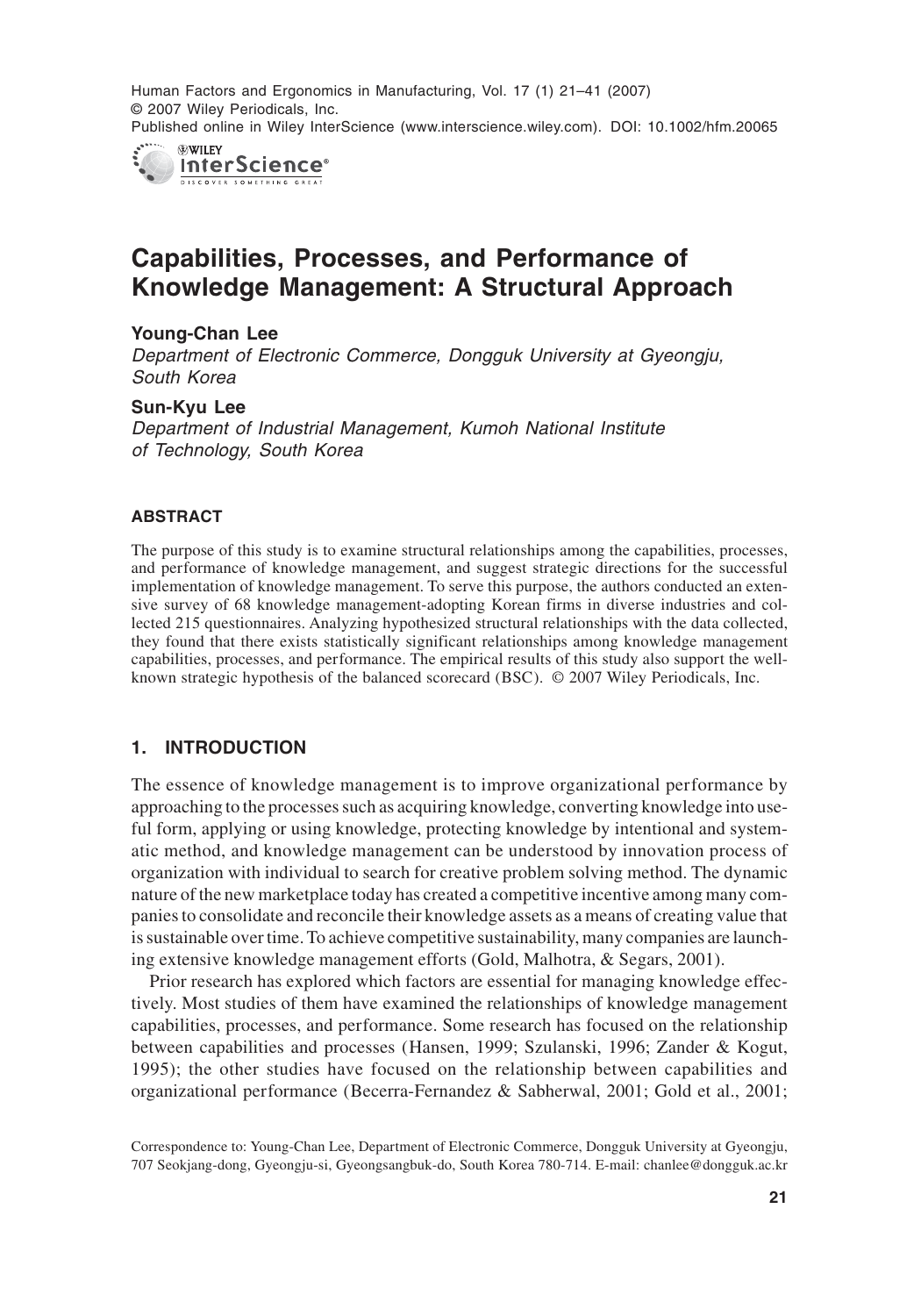Simonin, 1997). However, there are very few empirical studies proposing an integrative model framework, for example, the balanced scorecard (BSC) approach to knowledge management performance measurement. Lee and Choi (2003) insisted that an integrative perspective of the knowledge variables based on relevant theories is necessary, and they proposed an integrative research framework for studying knowledge management including knowledge enablers, processes, intermediate outcome, and organizational performance.

A key to understanding the success and failure of knowledge management within organizations is the identification and assessment of various factors that are necessary for the knowledge management performance measurement with a balanced view like the BSC (Arora, 2002; Gooijer, 2000).

In this study, we examine structural relationships among various factors of the knowledge management value chain, and suggest strategic directions of what to prepare for successfully implementing knowledge management. To serve this purpose, we figure out the core constructs of the knowledge management value chain through an extensive literature review about capabilities, processes, and performance of knowledge management, and propose the integrated knowledge management framework. In addition, we conduct an extensive survey on knowledge management adopting Korean firms in diverse industries and verify the causal relationships between core constructs of value chain through confirmatory factor analysis (CFA) and structural equation analysis (SEA).

## **2. LITERATURE REVIEW**

Many researchers have emphasized three major factors for knowledge management: capabilities, processes, and organizational performance (Beckman, 1999; Demarest, 1997; O'Dell & Grayson, 1999). Knowledge management capabilities are organizational mechanisms for generating knowledge continuously (Ichijo, Krogh, & Nonaka, 1998); they can encourage acquiring knowledge, protecting knowledge, and facilitating knowledge sharing in an organization (Stonehouse & Pemberton, 1999). Knowledge management processes can be thought of as a structured coordination for managing knowledge effectively (Gold et al., 2001).

## **2.1. Capabilities**

To compete effectively, companies must leverage their existing knowledge and create new knowledge that favorably positions them in their chosen markets. To accomplish this, companies must develop the ability to use prior knowledge to recognize the value of new information, assimilate it, and apply it to create new knowledge and capabilities (Cohen & Levinthal, 1990). Many researchers have proposed capabilities influencing knowledge management as preconditions or organizational resources for effective knowledge management (Gold et al., 2001; Gray, 2001; Holsapple & Joshi, 2000; Ichijo et al., 1998; Krogh, Nonakam, & Aben, 2001; Lee & Choi, 2003; Leonard-Barton, 1995; Malone, 2002; Quinn, Anderson, & Finkelstein, 1996; Wiig, 1997; Zack, 1999).

For example, Krogh et al. (2001) define knowledge management infrastructure as "organizational mechanism to create knowledge constantly and intentionally in organization," and presented five factors of knowledge management infrastructure such as (a) the will to generate knowledge, (b) conversation between employees, (c) organizational structure, (d) relationships between employees, and (e) human resources. Quinn et al. (1996) insisted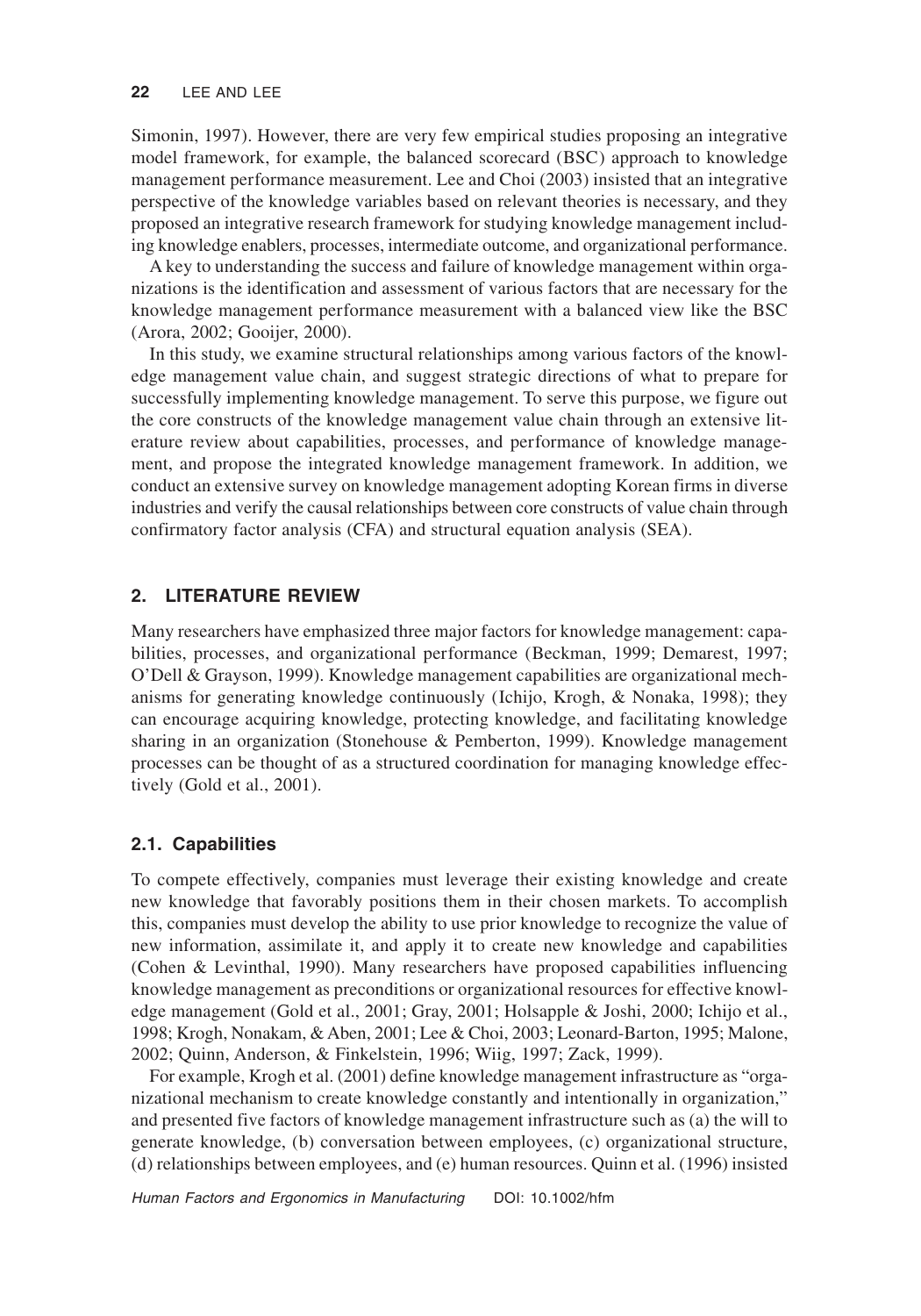that activities such as appropriate employee's staffing, employee's ability and technology development, systematic organizational structure development, construction of compensation system about employee's performance should be promoted to use knowledge asset effectively.

Gray (2001) examined empirically that the mutual relationships between knowledge management practice ways proposed in organization to support creation, storage, and transfer of knowledge can raise organizational performance. Specifically, he presented five ways such as (a) formal training of employees, (b) construction of knowledge repository, (c) informal knowledge fairs of employees, (d) spur of communities of practices (CoP), and (e) talk rooms of R&D employees about their current projects for knowledge management practice ways to raise organizational performance.

Gold et al. (2001) examined an empirically effective knowledge management model from the perspective of organizational capabilities. This perspective suggests that a knowledge infrastructure consisting of technology, structure, and culture along with knowledge process architecture of acquisition, conversion, application, and protection are essential organizational capabilities or preconditions for effective knowledge management. Lee and Choi (2003) emphasized that knowledge management consists of processes to manage knowledge and enablers (or capabilities) to support these processes. They also argue that knowledge management enablers consist of organizational culture, structure, people, and information technology support.

#### **2.2. Processes**

A number of studies have addressed knowledge management processes; they divide knowledge management into several processes (Alavi & Leidner, 2001; Bhat, 2002; DeLong, 1997; Gold et al., 2001; Lee & Choi, 2003; Lee & Yang, 2000; Nonaka & Takeuchi, 1995; Ruggles, 1998; Shin et al., 2001; Skyrme & Amidon, 1998; Spender, 1996; Teece, 1998). They have identified many key aspects to this knowledge management process: capture, transfer, and use (DeLong, 1997); acquire, collaborate, integrate, and experiment (Leonard-Barton, 1995); create, transfer, assemble, integrate, and exploit (Teece, 1998); create, transfer, and use (Skyrme & Amidon, 1998; Spender, 1996).

For example, Alavi and Leidner (2001) considered four processes including creation, storage, transfer, and application. Gold et al. (2001) clustered various capabilities into four broad dimensions of process capability—acquiring knowledge, converting it into a useful form, applying or using it, and protecting it. Lee and Choi (2003) focused on the knowledge creation process, and they adopt the SECI (socialization, externalization, combination, internalization) process model by Nonaka and Takeuchi (1995) to explore knowledge creation. Ruggles (1998) divided company's knowledge management processes by four categories including generating and accessing, facilitating and representing, embedding and usage, and transferring and measuring. Knowledge management processes that he presents are the (a) generating new knowledge, accessing valuable knowledge from outside sources (a generating and accessing process); (b) facilitating knowledge growth through culture and incentive and representing knowledge in documents, databases, and software (a facilitating and representing process); (c) embedding knowledge in processes, products, and/or services and using accessible knowledge in decision making (an embedding and usage process); and (d) transferring existing knowledge into other parts of the organization and measuring the value of knowledge assets and/or impact of knowledge management (a transferring and measuring process).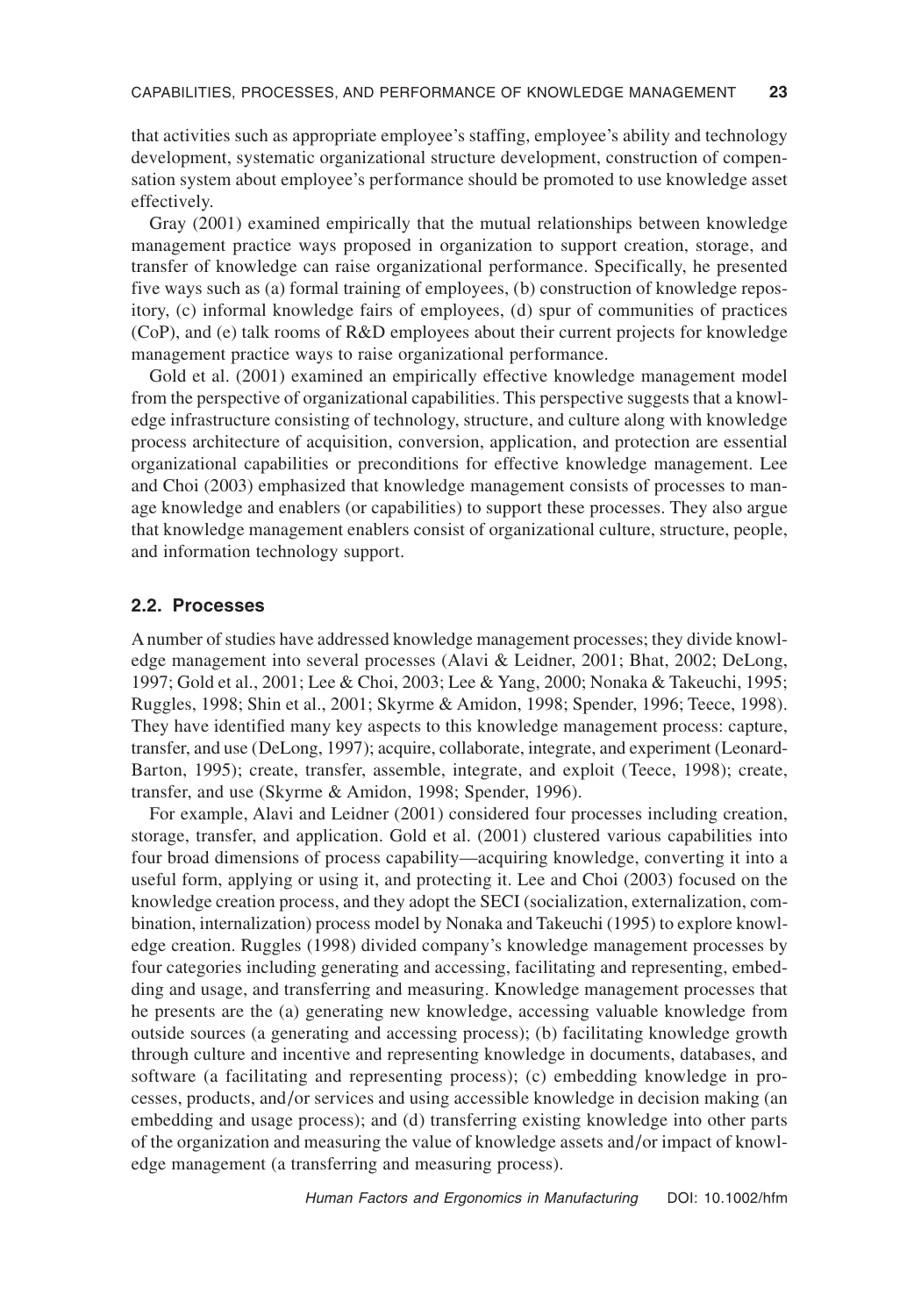#### **2.3. Performance**

Although a company's value is generated by intangible assets like knowledge or brand, financial measurement that is developed depending on industrial society taking a serious view, external growth is still much used to measure a company's performance in knowledge management and knowledge worker's performance. Performance measurement is one of most important management activities—"what you measure is what you get." Performance measurement becomes the basis of strategy establishment and achievement in the future because it can definitely bring a company's vision and strategic target to all organization members as well as CEOs, and performs a role that makes efficient internal business processes possible. Of course, it is true that conventional performance measurement based on financial reporting provides comparative objective performance outcome in companies. Nevertheless, short-term and past-oriented financial indicators cannot become unique indicators that can evaluate company's performance any more. Now intangible assets such as knowledge rather than tangible financial assets are a measure of a company's value. Therefore, various attempts to measure organizational performance in knowledge management have been conducted accordingly (Arora, 2002; Brooking, 1997; Drew, 1997; Edvinsson, 1997; Gooijer, 2000; Kaplan & Norton, 1996, 2000; Simonin, 1997; Sveiby, 1997; Ulrich, 1998).

For example, Sveiby (1997) developed an intangible asset monitor (IAM) to measure the performance of intangible assets such as human capital, structural capital, and market capital. The intangible asset monitor presents performance indicators as they relate to intangible assets as plain and simple; categorizes intellectual capital by employee capability, internal structure, external structure; and uses three performance indicators of growth/ innovation (change), efficiency, and stability, respectively, in these categories.

Kaplan and Norton (1996, 2000) proposed the BSC as a strategic performance measurement framework including financial indicators as well as nonfinancial indicators. The BSC is a strategic learning system that can amend business theory and organizational strategy through monitoring a company's performance from its knowledge management activities.<sup>1</sup>

On the other hand, Arora (2002) found three knowledge management purposes: the improvement of organization knowledge, the creation of new knowledge or innovation, and improved employee job based on extended collaboration. Construction of a knowledge repository and activations of communities of practice (CoP) has been suggested to support overall knowledge management. Arora further notes that although knowledge management activities can achieve the objectives (or purposes) of knowledge management, knowledge management does not actually contribute greatly to the organizational performance. The BCA takes a serious view of a specific target set and provides feedback by organizational strategy to knowledge management; the BCA can practice knowledge management effectively in an organization by enabling the development and utilization

<sup>1</sup>Despite the usefulness of the BSC, there is a shortcoming. An entirely different topology of BSC has to be developed according to what intangible asset that individual company's is interested in. Comparison between companies is actually impossible because it is hard to measure performance in specific companies by universal outside indicators. Deshpande et al. (1993) and Drew (1997) develop comprehensive and relative indicators measuring performance of knowledge management to supplement this shortcoming. Specifically, they measured the performance of companies in relation to success, profitability, growth rate, innovativeness, business size, and market share through relative comparisons with key competitors from a subjective viewpoint for the development of performance indicators that considered both financial and operational issues.-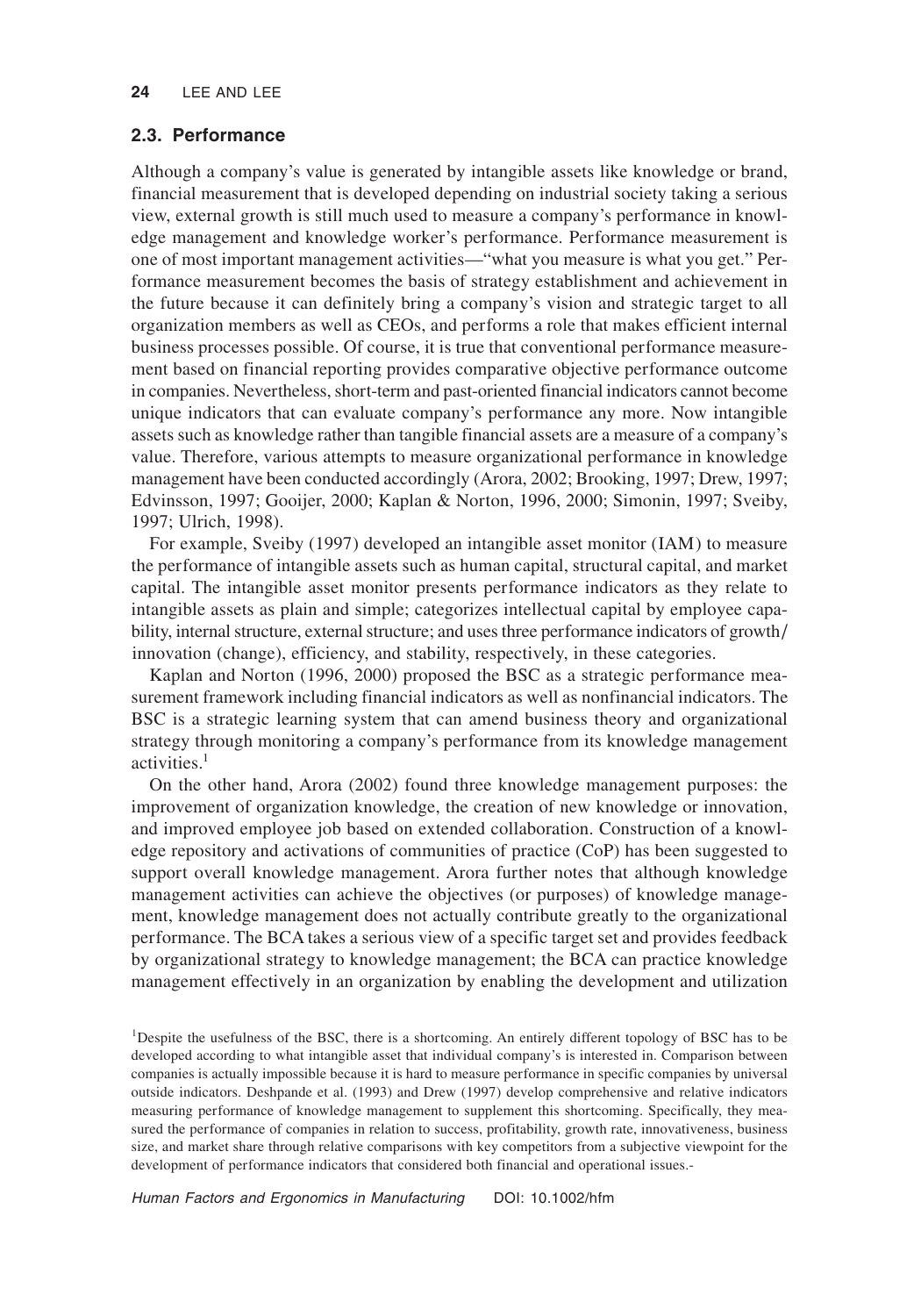of a knowledge management index. Gooijer (2000) also suggested the BCA to measure knowledge management performance. Specifically, he defines knowledge management as practice activities that support employees' cooperation and integration, and proposes a knowledge management scorecard (KMSC) model to measure performance in knowledge management.

# **3. RESEARCH MODEL**

In this study, we highlight a few major factors that can explain large parts of knowledge management based on the literature review so far.

## **3.1. Variables**

**3.1.1. Capabilities.** A variety of knowledge management capabilities have been addressed in the literature. Among these capabilities, people, organizational structure, culture, and information technology (IT) are incorporated into our research model. People are at the heart of creating organizational knowledge (Ndlela & Toit, 2001).

People create and share knowledge; therefore, managing people who are willing to create and share knowledge is important. Knowledge and competence can be acquired by admitting new people with desirable skills. In particular, T-shaped skills embodied in employees are most often associated with core capability. T-shaped skills may enable individual specialists to have synergistic conversations with one another (Madhaven  $\&$ Grover, 1998).

The organizational structure may encourage or inhibit knowledge management. This study includes a key structural factor like centralization. It is recognized as a key variable underlying the structural construct. Moreover, its effect on knowledge management within organizations is a widely recognized potential (Lubit, 2001).

Organizational culture is the most important factor for successful knowledge management. Organizations should establish an appropriate culture that encourages people to create and share knowledge within an organization. This study focuses on learning organization (Eppler & Sukowski, 2000).

Information technology and its capabilities contribute to knowledge management; IT is widely employed to connect people with reusable codified knowledge, and it facilitates conversations to create new knowledge, and allow an organization to create, share, store, and use knowledge (Raven & Prasser, 1996). Therefore, IT is essential for initiating and carrying out knowledge management. This study focuses on IT support.

*3.1.2. Processes.* The role of knowledge management processes is not consistent. Some studies recognized both knowledge capabilities and processes as antecedents of organizational performance (Becerra-Fernandez & Sabherwal, 2001). Other studies recognized knowledge capabilities as preconditions of knowledge processes (Hansen, 1999; Szulanski, 1996; Zander & Kogut, 1995). Therefore, the challenge is to clarify the role of knowledge management processes. To explore the role of knowledge management processes, this study adopts the eight knowledge processes proposed by Ruggles (1998): generating knowledge; accessing valuable knowledge from external sources; facilitating knowledge growth through culture and incentive; representing knowledge in documents, databases, and software; embedding knowledge in processes, products, and/or services; using accessible knowledge in decision making; transferring existing knowledge into other parts of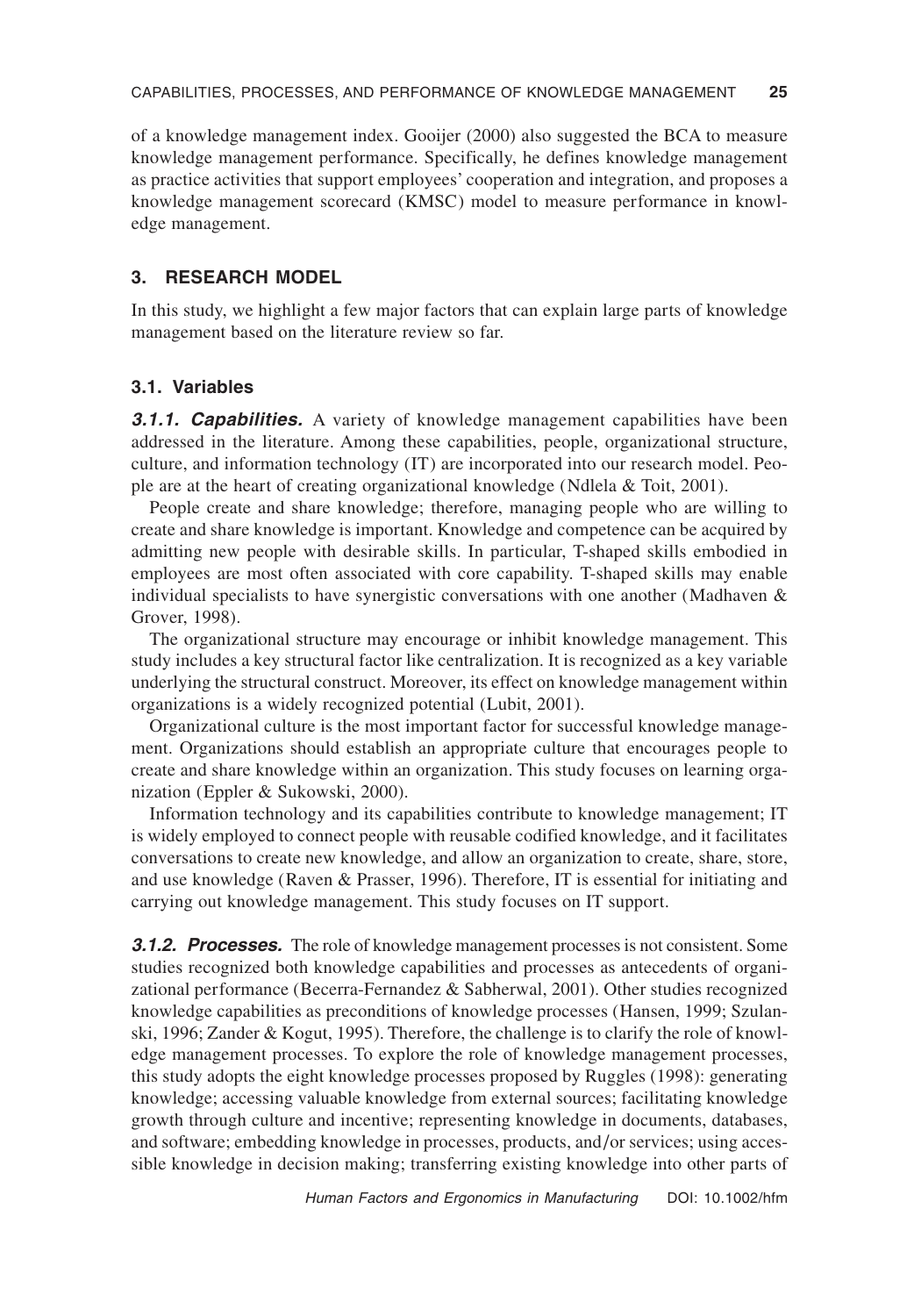the organization; and measuring the value of knowledge assets and/or impact of knowledge management. Knowledge management is largely based on a management theory that has focused on a process-based view, especially when considering what it is that actually gets managed in organizations. Our study takes this process perspective and applies it to what can be managed about knowledge. In this study, we categorized Ruggles' (1998) eight processes into four processes: acquisition, conversion, application, and diffusion.

**3.1.3. Performance.** Measuring organizational performance strongly affects the behavior of managers and employees. Methods for measuring organizational performance in knowledge management can be categorized into four groups: financial measures, intellectual capital, tangible and intangible benefits, and balanced scorecard. This study adopts a modified balanced scorecard method. The balanced scorecard is more useful than intellectual capital or a tangible and intangible approach because it shows cause and effect links between knowledge components and organization strategies (Kaplan & Norton, 1996, 2000).

In summary, we constructed a research model as shown in Figure 1 based on the literature review so far, and this empirical research model illustrates the relationship among variables. As shown in Figure 1, the research model consists of knowledge management capabilities, knowledge management processes, and knowledge management performance. We considered organization member's T-shaped skills, centralization of organizational structure, learning organization culture, and IT support level for capabilities in knowledge management, and considered knowledge management process of generating, accessing, facilitating, representing, embedding, usage, transferring, and measuring for knowledge management processes. In addition, we considered customer performance and financial performance for knowledge management performance. The causality of components by structural equation model (SEM) based on the research model of Figure 1 is as follows.



Figure 1 Research model.

*Human Factors and Ergonomics in Manufacturing* DOI: 10.1002/hfm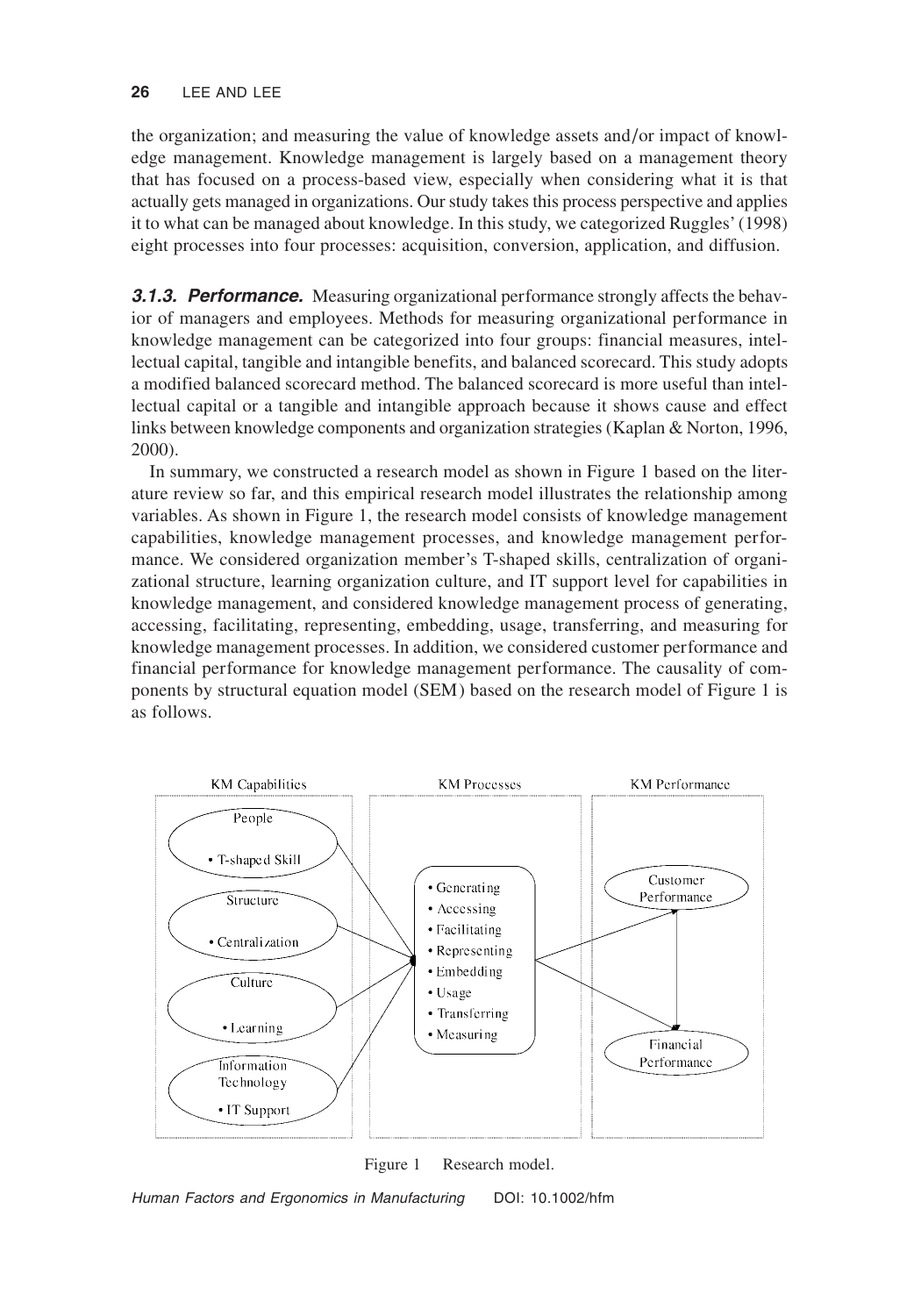$$
\eta_1 = \gamma_{11} \cdot \xi_1 + \gamma_{12} \cdot \xi_2 + \gamma_{13} \cdot \xi_3 + \gamma_4 \cdot \xi_4 + \zeta_1
$$
  

$$
\eta_2 = \beta_{21} \cdot \eta_1 + \zeta_2
$$
  

$$
\eta_3 = \beta_{31} \cdot \eta_1 + \beta_{32} \cdot \eta_2 + \zeta_3
$$

where  $\xi_1$  is people;  $\xi_2$  is structure;  $\xi_3$  is culture;  $\xi_4$  is information technology;  $\eta_1$  is knowledge management processes,  $\eta_2$  is customer performance;  $\eta_3$  is financial performance.  $\gamma$ ,  $\beta$  represent estimated parameters,  $\zeta$  represents the error term.

#### **3.2. Hypotheses**

In this study, we derived hypotheses from theoretical statements made in the literature review on knowledge management. We present hypotheses through the following variables.

**3.2.1. T-Shaped skills.** T-shaped skills are both deep (the vertical part of the "T") and broad (the horizontal part of the "T"); that is, their possessors can explore particular knowledge domains and their various applications in particular products. People with T-shaped skills are extremely valuable for creating knowledge because they can integrate diverse knowledge assets (Leonard-Barton, 1995).

They have the ability both to combine theoretical and practical knowledge and to see how their branch of knowledge interacts with other branches. Therefore, they can expand their competence across several functional branch areas, and thus create new knowledge (Madhavan & Grover, 1998). Hence, we hypothesize:

Hypothesis 1: There is a positive relationship between the presence of the organizational members with T-shaped skills and the knowledge management process.

*3.2.2. Centralization.* Centralized structure hinders interdepartmental communication and frequent sharing of ideas due to time-consuming communication channels; it also causes distortion and discontinuousness of ideas (Stonehouse & Pemberton, 1999). A decentralized organizational structure has been found to facilitate an environment where employees participate in the knowledge building process more spontaneously. Knowledge processes require flexibility and less emphasis on work rules (Ichijo et al., 1998). Therefore, the increased flexibility in an organizational structure can result in activated knowledge management activities. Hence, we hypothesize:

Hypothesis 2: There is a negative relationship between centralization and the knowledge management process.

**3.2.3. Learning.** Learning can be defined as the degree to which it is encouraged in organizations. Learning is the acquisition of new knowledge by people who are able and willing to apply that knowledge in making decisions or influencing others. For efficient knowledge processes, organizations should develop a learning culture and provide various learning means such as education, training, and mentoring (Swap, Leonard, Shields, & Abrams, 2001; Swieringa & Wierdsma, 1992). Hence, we hypothesize:

Hypothesis 3: There is a positive relationship between learning and the knowledge management process.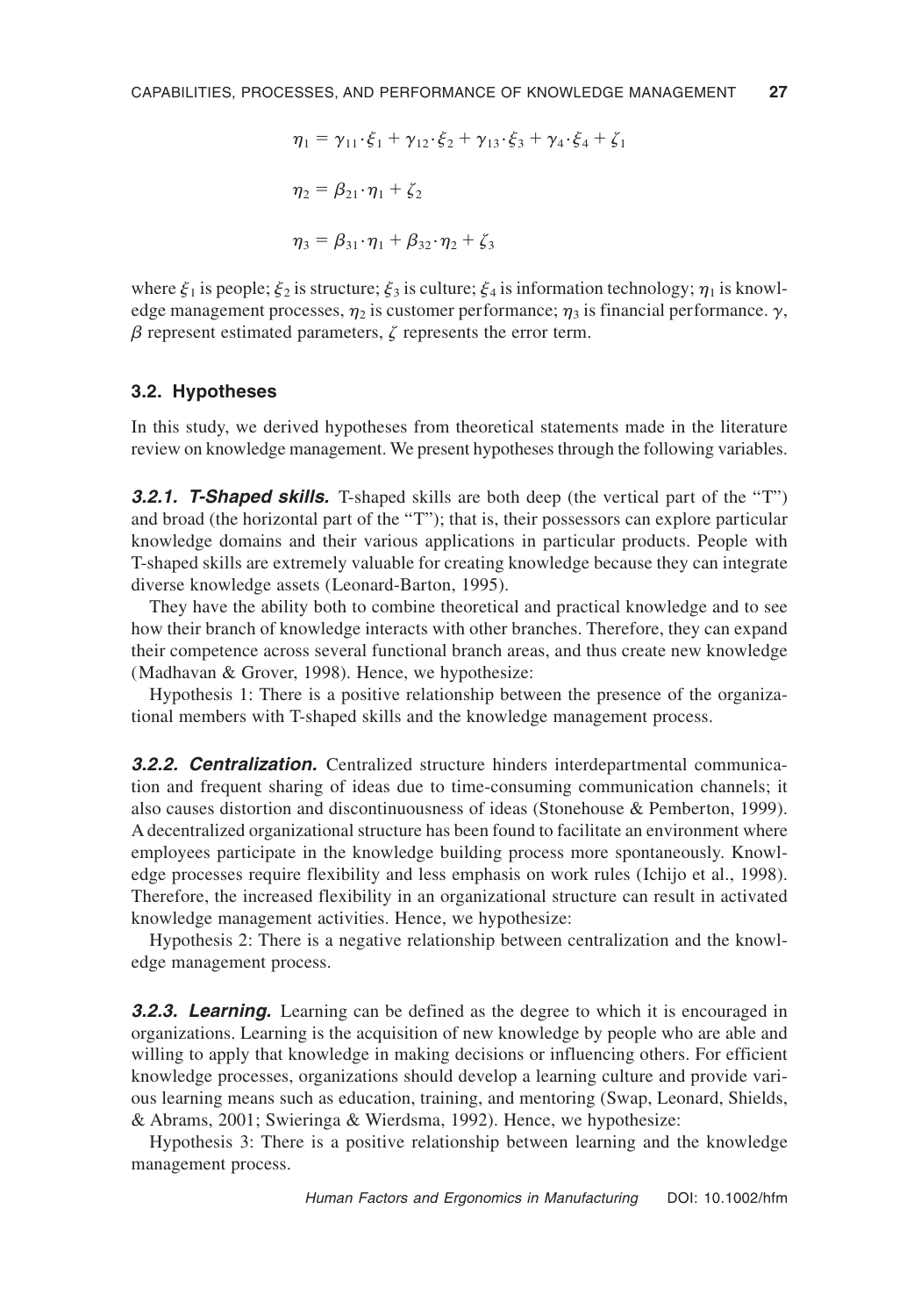*3.2.4. Information technology support.* Information technology support refers to the degree to which knowledge management is supported by the use of IT. Many researchers have found that IT is a crucial element for efficient knowledge processes (Davenport & Prusak, 1998; Gold et al., 2001; Raven & Prasser, 1996) for the following reasons. First, IT facilitates rapid collection, storage, and exchange of knowledge on a scale not practicable in the past. Second, a well-developed technology integrates fragmented flows of knowledge. This integration can eliminate barriers to communication among departments in an organization. Third, IT supports all sorts of knowledge processes such as generating, facilitating, usage, and transferring. Hence, we hypothesize:

Hypothesis 4: There is a positive relationship between IT support and the knowledge management process.

**3.2.5. Organizational performance.** In this study, organizational performance is measured with the use of customer and financial perspective indicators of balanced scorecard in comparison with key competitors (Arora, 2002; Deshpande, Jarley, & Webster, 1993; Drew, 1997; Gooijer, 2000). Typically, the goals of organizational change include the various aspects of organizational performance such as organizational effectiveness, survival, improvement, or innovation. Organizational performance can be thought of as the output of knowledge processes that encourages these aspects. Thus, improvements of knowledge processes could lead to better organizational performance (Davenport, 1999; Quinn et al., 1996). Hence, we hypothesize:

Hypothesis 5: There is a positive relationship between the knowledge management process and customer performance.

Hypothesis 6: There is a positive relationship between the knowledge management process and financial performance.

On the other hand, many studies that propose the BSC for performance measurement of knowledge management occasionally suggest a strategy map and business theory that have a linear connection with innovation and learning  $\rightarrow$  internal business process  $\rightarrow$ customer performance  $\rightarrow$  financial performance (Kaplan & Norton, 1996). In this study, we accommodate these viewpoints and establish an additional hypothesis of causality between customer performance and financial performance.

Hypothesis 7: There is a positive relationship between customer performance and financial performance.

#### **4. RESEARCH METHODOLOGY**

#### **4.1. Data Collection**

Samples were restricted to the companies that adopted knowledge management or held similar process innovation campaigns. In this study, we conducted a questionnaire-based survey. Questionnaires were sent to the task force team in charge of knowledge management (or process innovation campaigns) of 74 companies in Korea that had been introduced to knowledge management practices. In addition, we sent multiple questionnaires to each company to promote response. After conducting an extensive survey to 74 companies, 215 questionnaires returned from 68 companies. All were used in our statistical analysis.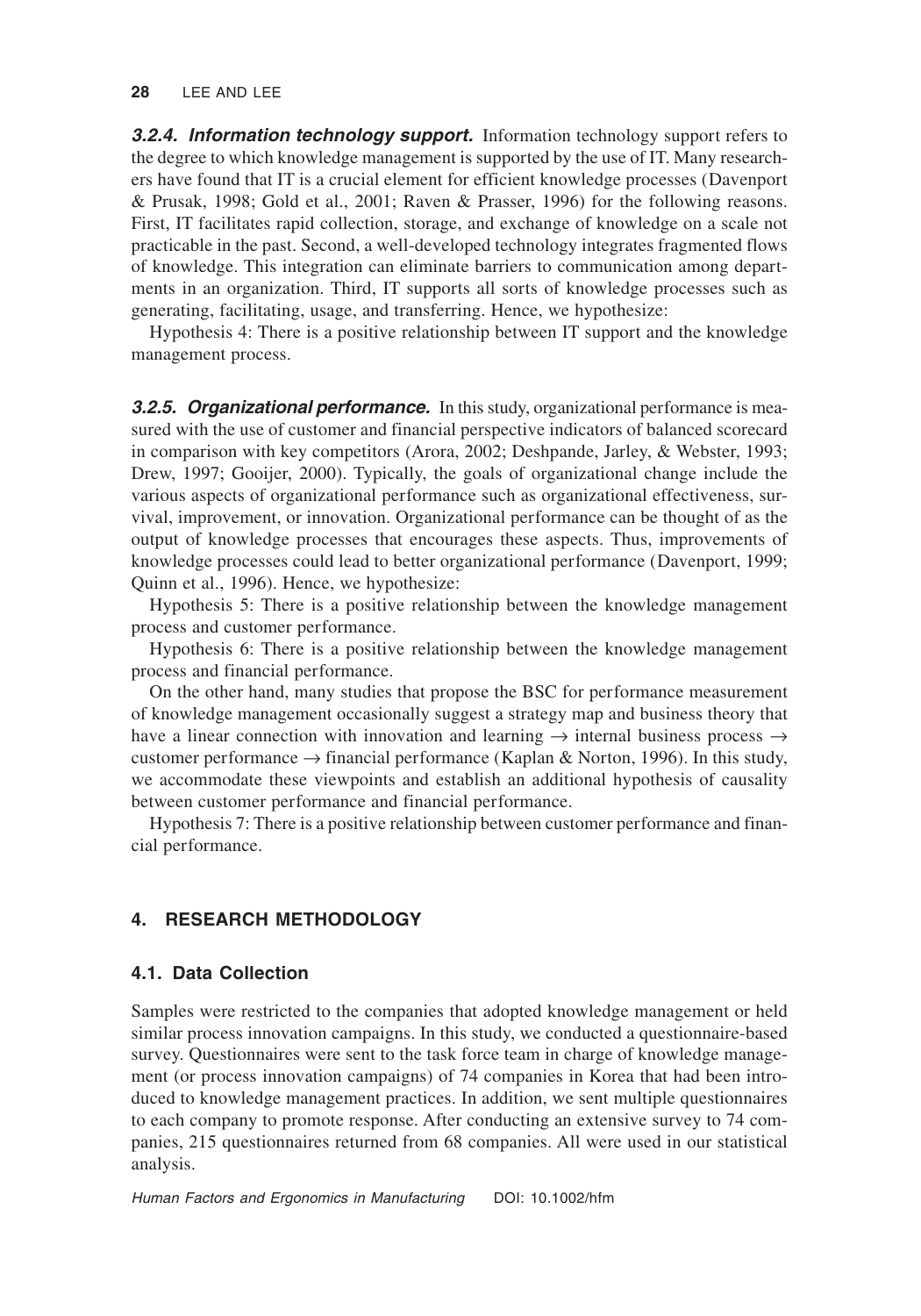# **4.2. Survey Measures**

We developed multiple-item measures of all constructs (variables). Multiple-item measures are generally thought to enhance confidence that the constructs of interest are being accurately assessed and the measurement of the variable will be more consistent (Churchill, 1979). Multiple-item measures are used for most variables to improve the reliability and validity of the measures. In addition, variables are measured with 6-point Likert-type scales that provide the advantage of standardizing and quantifying relative effects (Lee  $\&$ Choi, 2003). In the next section we discuss the measures for each variable of interest. Research constructs were used based on related studies and pilot tests. Most of the research constructs have already been validated and used for other studies on knowledge management, organizational design, learning, or IT management.

# **4.3. Survey Items**

The questionnaires consisted of 35 items about capabilities, processes, and performance of knowledge management. Items about knowledge management capabilities consisted of organization members' T-shaped skills (five items), centralization of organizational structure (five items), learning organization (five items), and IT support (five items) as shown in Table 1.

Knowledge management processes consisted of generating knowledge, accessing knowledge, facilitating knowledge, representing knowledge, embedding knowledge, using knowledge, transferring knowledge, and measuring knowledge assets (eight items) as shown in Table 2.

We measured customer and financial performance of companies using KMSC (Arora, 2002; Gooijer, 2000) and relative performance indicators modified so that BSC can be applied universally to all organizations (Deshpande et al., 1993; Drew, 1997). Specifically, we developed three items to measure customer performance based on KMSC. Although financial performance is more realistic when using metric financial data such as return on investment (ROI), in the case of Korean companies, it is hard to connect the effect of the knowledge management initiative with metric financial performance. The knowledge management adoption period is short, and it is hard to standardize performance indicators in all business categories. Therefore, we used cognitive measures such as relative financial performance as compared to key competitors instead of metric financial data, and selected four items for this (see Table 3).

# **5. EMPIRICAL ANALYSIS**

## **5.1. Sample Characteristics**

Of the responses analyzed, 35.4% were manufacturing firms, and 19.1% were information– communication, and consulting–business service firms, respectively. Banking and insurance firms had 14.4% response rate. Most of respondents were middle managers (95.8%) from varied departments such as marketing, R&D, planning, etc. Table 4 summarizes the respondent characteristics in terms of industry type and department.

# **5.2. Assessment of Reliability**

Before reliability analysis, we tested normality, linearity, and homoscedasticity about individual items to measure constructs, that is, T-shaped skills, centralization, learning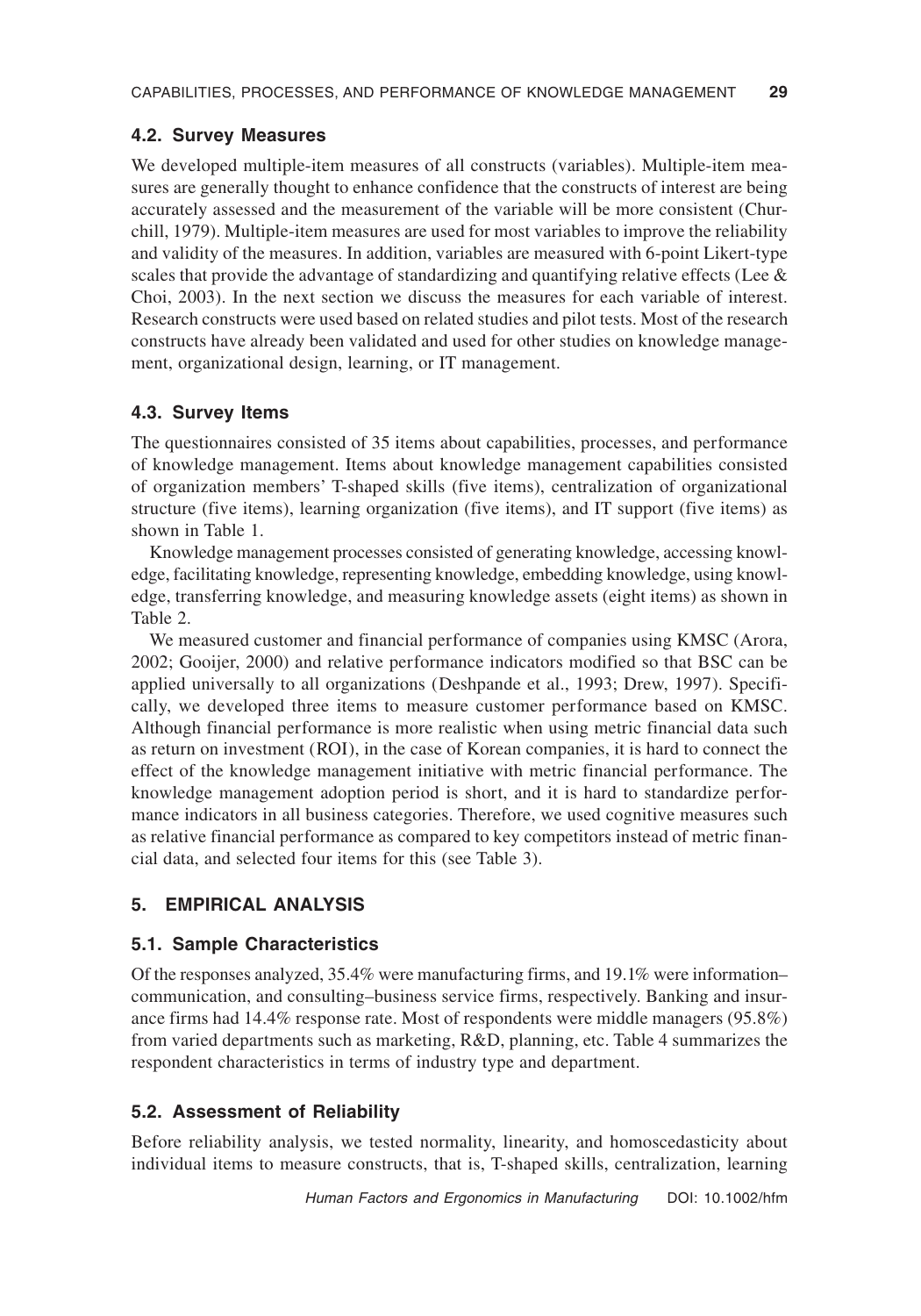|           | TABLE 1. Item Measures of Knowledge Management Capabilities |                                                                                                                                                                                                                                                                                                                                                                                                                                                             |                      |
|-----------|-------------------------------------------------------------|-------------------------------------------------------------------------------------------------------------------------------------------------------------------------------------------------------------------------------------------------------------------------------------------------------------------------------------------------------------------------------------------------------------------------------------------------------------|----------------------|
|           | Constructs                                                  | Items                                                                                                                                                                                                                                                                                                                                                                                                                                                       | Variable<br>names    |
| People    | $\mathbb{I}$ s<br>T-shaped ski                              | think that their own tasks are the region employing knowledge.<br>can know core knowledge needed in their own tasks.<br>think that they are expert in their own tasks.<br>can know their own know-how accurately.<br>can explain their own tasks to others.<br>Our company members $\dots$                                                                                                                                                                  | PPH<br>T5<br>$\Box$  |
| Structure | Centralization                                              | do not need to ask their supervisor before action (R).<br>are encouraged to make their own decisions (R).<br>can make decisions without approval (R).<br>do not need to refer to someone else (R).<br>can take action without a supervisor (R)<br>Our company members                                                                                                                                                                                       | 23<br><b>JS</b><br>ರ |
| Culture   | Learning                                                    | provides opportunities for informal individual development other than formal training<br>members are satisfied by the contents of job training or self-development programs.<br>provides various formal training programs for performance of duties.<br>provides various programs such as clubs and community gatherings.<br>encourages people to attend seminars, symposia, and so on.<br>such as work assignment and job rotation.<br>Our company $\dots$ | 2312<br>5            |
| E         | Support                                                     | provides IT support (e.g., knowledge map) for knowledge source finding and accessing.<br>provides IT support (e.g., DW or knowledge repository) for knowledge acquisition.<br>provides IT support (e.g., CRM) for customer information gathering<br>provides IT support (e.g., groupware) for information acquisition.<br>provides IT support (e.g., intranet) for information sharing.<br>Our company                                                      | 8835<br>51           |

 $Note. (R) = reverse measure.$  $Note. (R) = reverse measure.$ 

**30** LEE AND LEE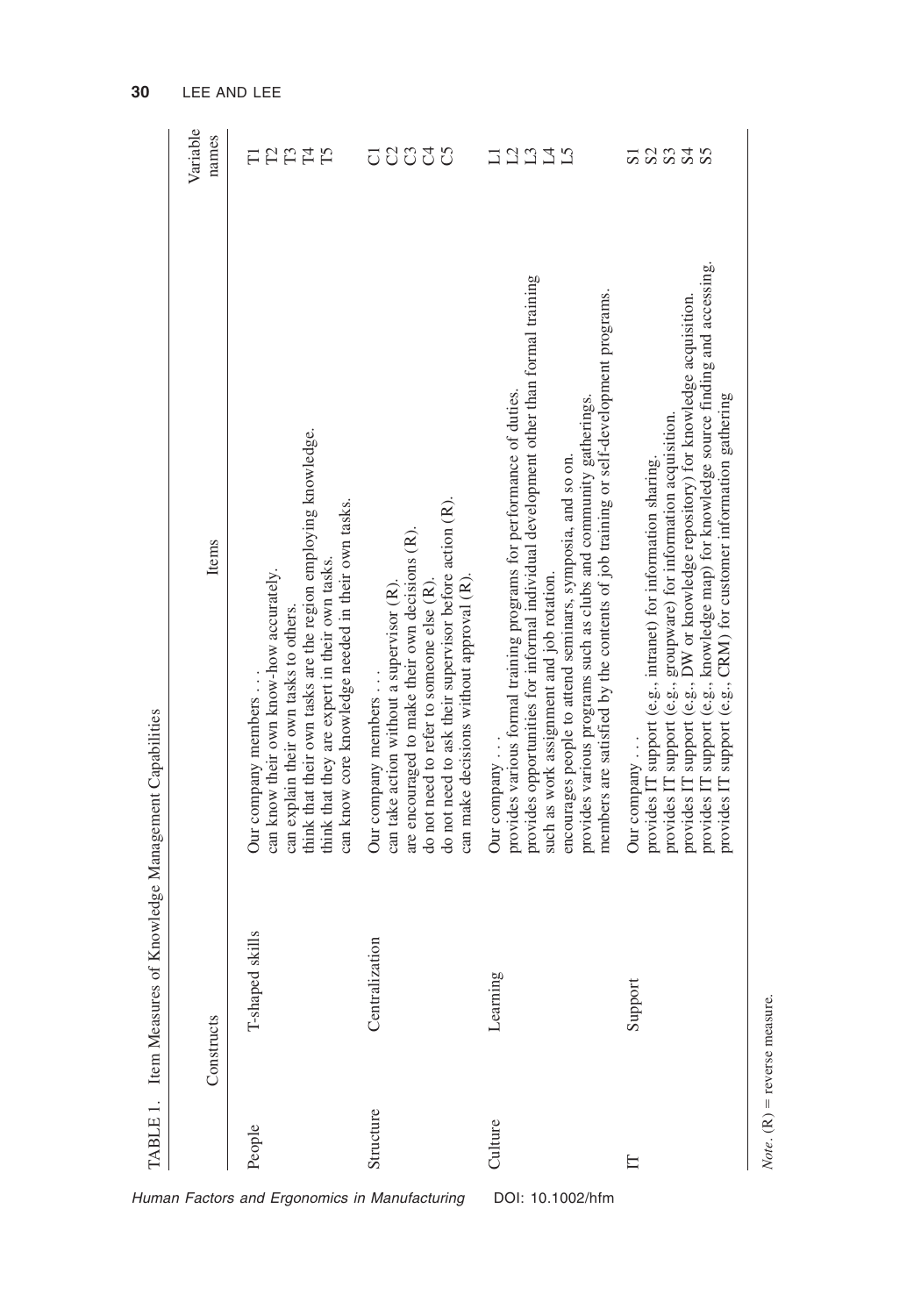| Constructs                           | <b>Items</b>                                                                                                                                                                                                                                                                                                                                                                                                                                                                                                              | Variable<br>name                                                                 |
|--------------------------------------|---------------------------------------------------------------------------------------------------------------------------------------------------------------------------------------------------------------------------------------------------------------------------------------------------------------------------------------------------------------------------------------------------------------------------------------------------------------------------------------------------------------------------|----------------------------------------------------------------------------------|
| Knowledge<br>management<br>processes | Our company stresses<br>generating new knowledge.<br>accessing valuable knowledge from external sources.<br>facilitating knowledge growth through culture and incentive.<br>representing knowledge in documents, databases, and software.<br>embedding knowledge in processes, products, and/or services.<br>using accessible knowledge in decision making.<br>transferring existing knowledge into other parts of the organization.<br>measuring the value of knowledge assets and/or impact of knowledge<br>management. | P1<br>P <sub>2</sub><br>P <sub>3</sub><br>P4<br>P <sub>5</sub><br>P6<br>P7<br>P8 |

| TABLE 2. Item Measures of Knowledge Management Processes |  |  |  |  |
|----------------------------------------------------------|--|--|--|--|
|----------------------------------------------------------|--|--|--|--|

organization, IT support, knowledge processes, customer performance, and financial performance actually (Hair, Anderson, Tatham, & Black, 1995). First, all observed items have normality with a significance level of .05 according to the Kolmogorov–Smirnov (K–S) test for normality. Second, individual items that correspond to specific construct have a high correlation with a significance level of .05 according to the correlation analysis for linearity test. Third, according to the result of the Levene-test to test homoscedasticity and heteroscedasticity between individual items that correspond to a specific construct, a significance level of .05 was not found.

On the other hand, we conducted an exploratory factor analysis about seven constructs (T-shaped skills, centralization, learning organization, IT support, knowledge management processes, customer performance, and financial performance) using an oblique rotation method that did not assume independence between factors (Hair et al., 1995). We used the principal component as an initial factor extraction method, and an eigenvalue of 1 as extraction criteria. The result of the exploratory factor analysis using oblique rotation is summarized in Table 5.

| Constructs            | <b>Items</b>                                                                                                                                                                         | Variable<br>name                                             |
|-----------------------|--------------------------------------------------------------------------------------------------------------------------------------------------------------------------------------|--------------------------------------------------------------|
| Customer performance  | Compared with key competitors, our company<br>has greater improvement of customer satisfaction.<br>has more creation of new customers.<br>has more retention of current customers.   | CP <sub>1</sub><br>CP <sub>2</sub><br>CP3                    |
| Financial performance | Compared with key competitors, our company<br>has a greater return on investment.<br>has a greater market share.<br>has a greater net profit.<br>has a greater economic value added. | FP <sub>1</sub><br>FP <sub>2</sub><br>FP <sub>3</sub><br>FP4 |

TABLE 3. Item Measures of Knowledge Management Performance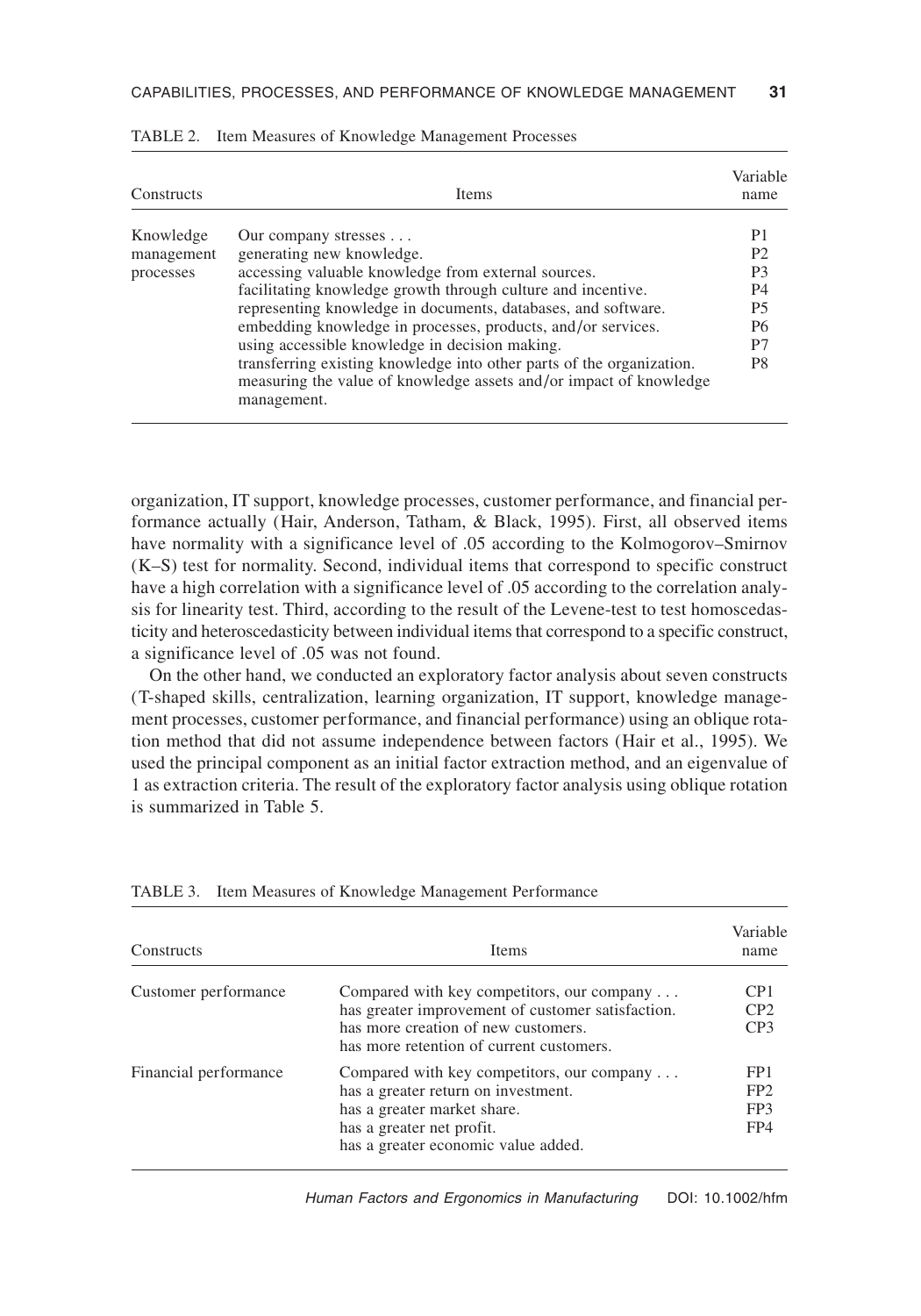|                                 | Frequency | $\%$ |
|---------------------------------|-----------|------|
| Industry:                       |           |      |
| Manufacturing                   | 76        | 35.3 |
| Banking and Insurance           | 31        | 14.4 |
| Information and Communication   | 41        | 19.1 |
| Consulting and Business Service | 41        | 19.1 |
| Construction and Engineering    | 3         | 1.4  |
| Wholesale and Retail            | 8         | 3.7  |
| Service Industry except Upside  | 11        | 5.1  |
| Etc.                            | 4         | 1.9  |
| Department:                     |           |      |
| Accounting & Finance            | 20        | 9.3  |
| Production                      | 6         | 2.8  |
| Marketing                       | 44        | 20.5 |
| Personnel Management/Training   | 3         | 1.4  |
| Research & Development          | 24        | 11.2 |
| General Affairs                 | 5         | 2.3  |
| Planning                        | 45        | 20.9 |
| Management Information System   | 29        | 13.5 |
| Others                          | 39        | 18.1 |

TABLE 4. Respondents Characteristics

As shown in Table 5, eight items of knowledge management processes were grouped together for one factor by exploratory factor analysis using oblique rotation, and items of other constructs were grouped together properly according to all operational definitions. A reliability analysis using Cronbach's alpha on the extracted factors is summarized in Table 6.

As shown in Table 6, internal consistency is high because the reliability of nine factors (constructs) is more than 0.8.

## **5.3. Assessment of Validity**

This study used content validity, construct validity, and a criteria-related validity method to test validity about items developed by researchers (Cronbach, 1971).

*5.3.1. Content validity.* Content validity is based on the extent to which a measurement reflects the specific intended domain of content (Carmines & Zeller, 1991). For example, it is the assessment on the degrees of correspondence between conceptual definitions (T-shaped skills, centralization, learning, IT support, knowledge process, customer performance, and financial performance) and the items to be observed. In this study, we recognize content validity through our previous extensive knowledge management practice analyses and case studies about Korean companies.

*5.3.2. Construct validity.* Construct validity seeks agreement between a theoretical concept and a specific measuring device or procedure; in the conduct of theoretical research,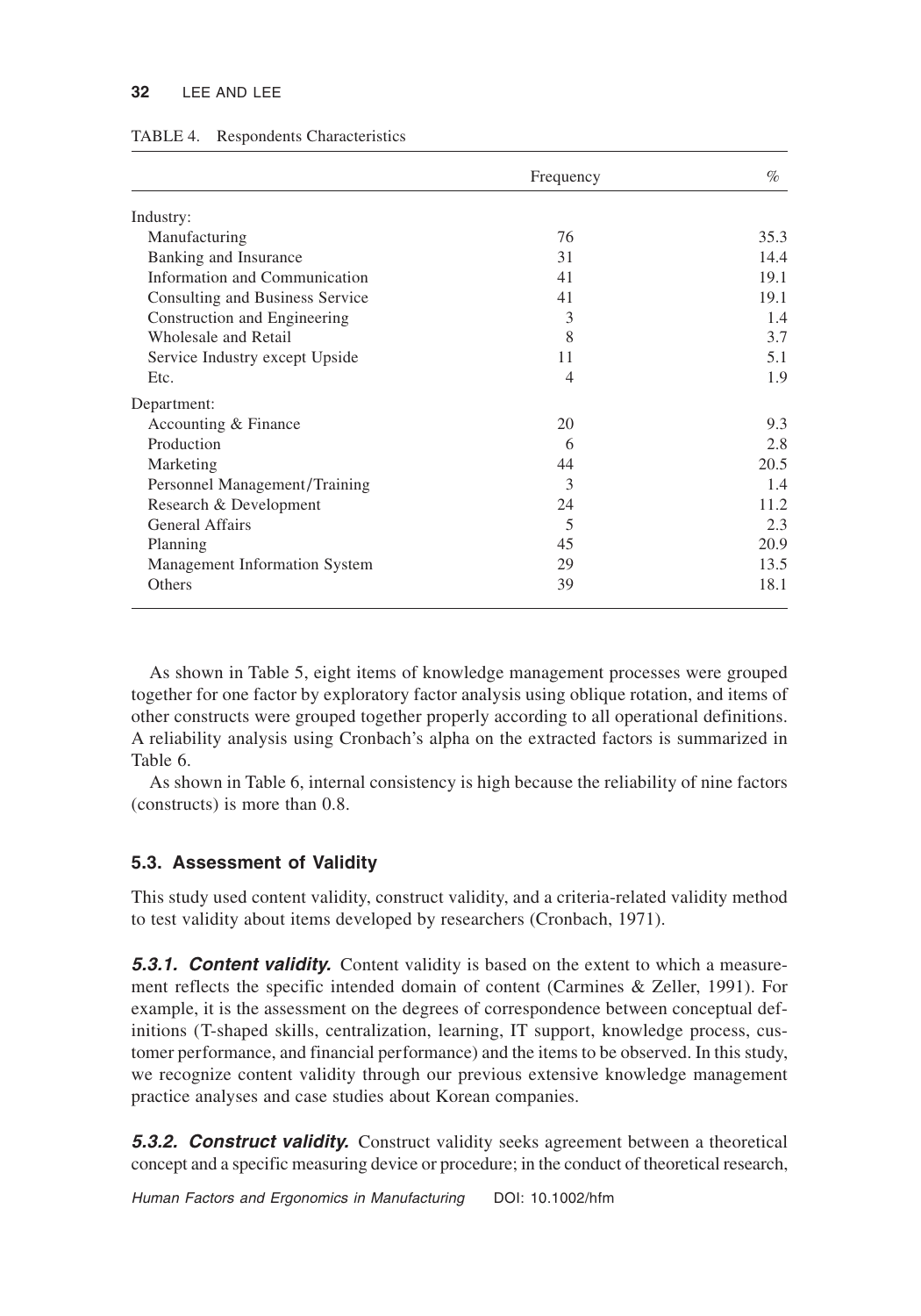| Items           | Factor1 | Factor <sub>2</sub> | Factor3 | Factor4 | Factor <sub>5</sub> | Factor <sub>6</sub> | Factor7 |
|-----------------|---------|---------------------|---------|---------|---------------------|---------------------|---------|
| P <sub>4</sub>  | .802    | $-.171$             | $-.345$ | .184    | $-.469$             | $-.514$             | $-.212$ |
| P <sub>3</sub>  | .756    | $-.157$             | $-.428$ | .115    | $-.358$             | $-.577$             | $-.143$ |
| <b>P6</b>       | .736    | $-.421$             | $-.578$ | .231    | $-.294$             | $-.408$             | $-.523$ |
| P <sub>2</sub>  | .726    | $-.485$             | $-.417$ | .333    | $-.293$             | $-.356$             | $-.256$ |
| P <sub>5</sub>  | .724    | $-.451$             | $-.527$ | .232    | $-.407$             | $-.346$             | $-.503$ |
| P <sub>1</sub>  | .647    | $-.520$             | $-.469$ | .227    | $-.359$             | $-.379$             | $-.476$ |
| P7              | .645    | $-.307$             | $-.469$ | .269    | $-.581$             | $-.516$             | $-.315$ |
| P8              | .603    | $-.422$             | $-.542$ | .153    | $-.470$             | $-.400$             | $-.537$ |
| C <sub>2</sub>  | $-.320$ | .919                | .412    | $-.261$ | .217                | .317                | .164    |
| C <sub>3</sub>  | $-.176$ | .854                | .406    | $-.294$ | .232                | .294                | .144    |
| C <sub>5</sub>  | $-.343$ | .847                | .320    | $-.139$ | .264                | .342                | .137    |
| C <sub>4</sub>  | $-.314$ | .829                | .340    | $-.369$ | .264                | .327                | .231    |
| C1              | $-.230$ | .815                | .290    | $-.382$ | .282                | .209                | .091    |
| FP3             | .409    | $-.399$             | $-.939$ | .241    | $-.228$             | $-.287$             | $-.408$ |
| FP <sub>2</sub> | .348    | $-.278$             | $-.912$ | .183    | $-.264$             | $-.321$             | $-.364$ |
| FP <sub>1</sub> | .377    | $-.418$             | $-.910$ | .222    | $-.262$             | $-.294$             | $-.351$ |
| FP4             | .411    | $-.322$             | $-.902$ | .181    | $-.229$             | $-.294$             | $-.415$ |
| T <sub>5</sub>  | .094    | $-.215$             | $-.181$ | .792    | $-.252$             | $-.131$             | $-.165$ |
| T <sub>4</sub>  | .254    | $-.434$             | $-.204$ | .783    | $-.186$             | $-.118$             | $-.051$ |
| T <sub>2</sub>  | .148    | $-.151$             | $-.149$ | .759    | $-.091$             | $-.093$             | $-.141$ |
| T <sub>3</sub>  | .039    | $-.282$             | $-.118$ | .734    | $-.232$             | $-.199$             | .072    |
| T1              | .357    | $-.304$             | $-.363$ | .715    | $-.103$             | $-.183$             | $-.430$ |
| S <sub>3</sub>  | .423    | $-.170$             | $-.316$ | .189    | $-.843$             | $-.406$             | $-.142$ |
| S <sub>2</sub>  | .281    | $-.209$             | $-.211$ | .180    | $-.783$             | $-.350$             | $-.282$ |
| <b>S4</b>       | .350    | $-.182$             | $-.348$ | .010    | $-.772$             | $-.366$             | $-.095$ |
| S <sub>1</sub>  | .159    | $-.376$             | $-.129$ | .392    | $-.734$             | $-.291$             | $-.214$ |
| S <sub>5</sub>  | .509    | $-.440$             | $-.385$ | .229    | $-.568$             | $-.251$             | $-.513$ |
| L2              | .469    | $-.229$             | $-.406$ | .117    | $-.391$             | $-.853$             | $-.397$ |
| L4              | .329    | $-.326$             | $-.401$ | .225    | $-.344$             | $-.844$             | $-.261$ |
| L <sub>3</sub>  | .358    | $-.389$             | $-.251$ | .226    | $-.343$             | $-.821$             | $-.135$ |
| L1              | .362    | $-.199$             | $-.281$ | .073    | $-.323$             | $-.769$             | $-.361$ |
| L <sub>5</sub>  | .414    | $-.392$             | $-.268$ | .132    | $-.468$             | $-.684$             | $-.190$ |
| CP3             | .416    | $-.100$             | $-.528$ | .170    | $-.325$             | $-.439$             | $-.826$ |
| CP <sub>2</sub> | .334    | $-.237$             | $-.603$ | .214    | $-.266$             | $-.428$             | $-.774$ |
| CP1             | .303    | $-.208$             | $-.491$ | .144    | $-.307$             | $-.503$             | $-.770$ |

TABLE 5. Structural Matrix of Exploratory Factor Analysis Using Oblique Rotation

it is the most important validity. To understand whether a piece of research has construct validity, three steps should be followed. First, the theoretical relationships must be specified. Second, the empirical relationships between the measures of the concepts must be examined. Third, the empirical evidence must be interpreted in terms of how it clarifies the construct validity of the particular measure being tested. In this study, we test construct validity by using confirmatory factor analysis (Carmines & Zeller, 1991).

As developed in the previous sections, each of the item clusters in Tables 1 through 3 represents an a priori measurement model of theoretical construct space. Given this theorydriven approach to construct development, confirmatory factor analysis provides an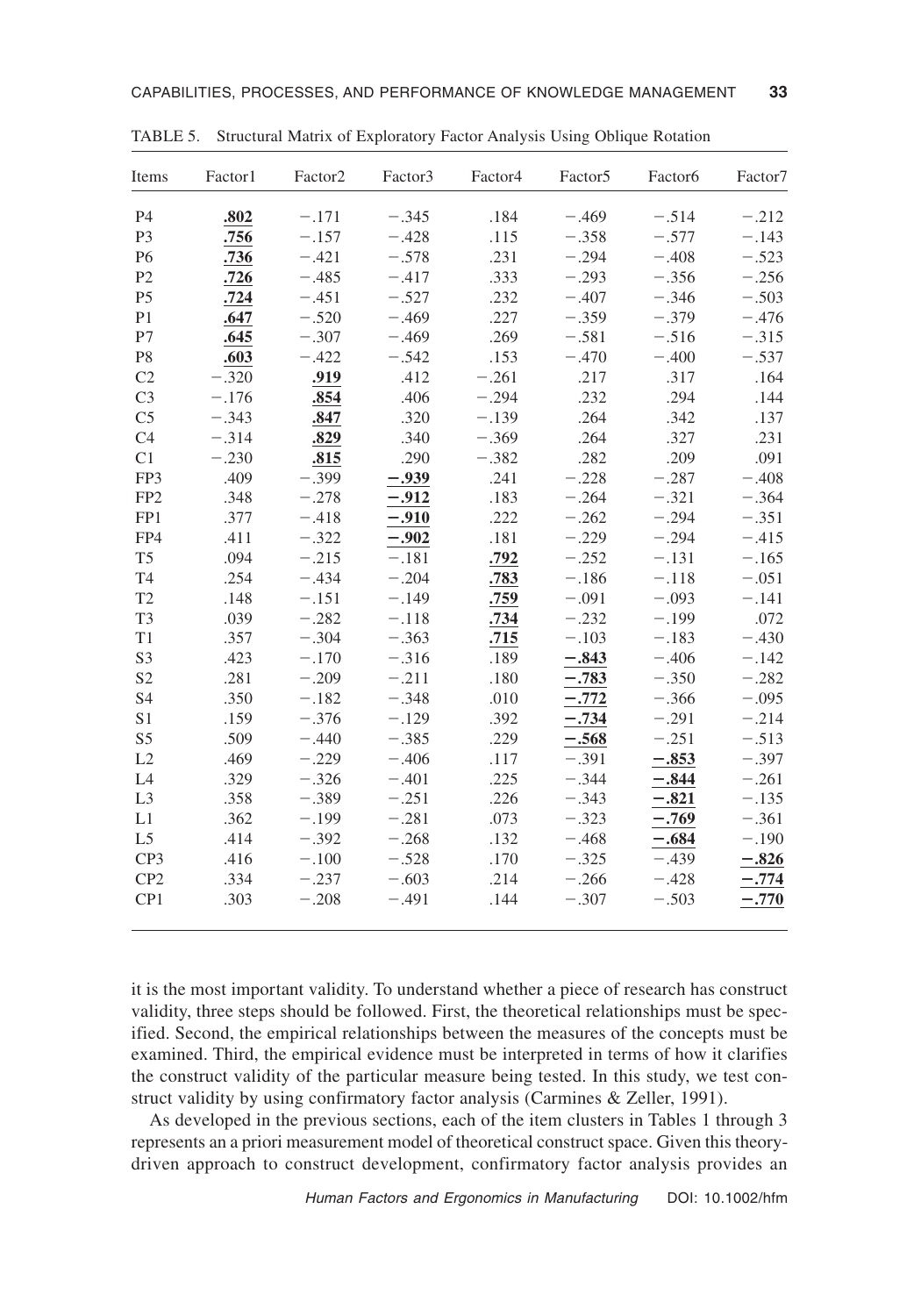|                                      |                                                                                                          |         | Number of items |             |                     |  |  |
|--------------------------------------|----------------------------------------------------------------------------------------------------------|---------|-----------------|-------------|---------------------|--|--|
| Constructs                           |                                                                                                          | Initial | Oblique         | Reliability | Cronbach's<br>alpha |  |  |
| Knowledge                            | T-shaped skills                                                                                          | 5       | 5               | 5           | 0.8199              |  |  |
| management<br>capabilities           | Centralization                                                                                           | 5       | 5               | 5           | 0.9195              |  |  |
|                                      | Learning                                                                                                 | 5       | 5               | 5           | 0.8762              |  |  |
|                                      | <b>IT Support</b>                                                                                        | 5       | 5               | 5           | 0.8221              |  |  |
| Knowledge<br>management<br>processes | Generating & accessing<br>Facilitating & representing<br>Embedding $&$ using<br>Transferring & measuring | 8       | 8               | 8           | 0.9050              |  |  |
| Knowledge                            | Customer performance                                                                                     | 3       | 3               | 3           | 0.8723              |  |  |
| management<br>performance            | Financial performance                                                                                    | 4       | 4               | 4           | 0.9424              |  |  |

TABLE 6. Oblique Rotation and Reliability Analysis Result

appropriate means of assessing the efficacy of measurement among scale items and the consistency of a prespecified structural equation model with its associated network of theoretical concepts (Hair et al., 1995; Jöreskog & Wold, 1982). In essence, the expectation is that each of the developed scales will uniquely measure its associated factor and that this system of factors will represent the system of relationships illustrated in Figure 1. Complex variables such as these should be modeled with their theoretical networks and then as a collective system (Jöreskog  $&$  Wold, 1982). Proceeding in this manner provides the fullest evidence of measurement efficacy and also reduces the likelihood of confounds in full structural equation modeling, which may arise due to excessive error in measurement. Working within this context, LISREL 8.3 for Windows NT is utilized as the analytical tool for testing statistical assumptions and estimation of the measurement and structural equation.

To assess the strength of measurement between the items and associated constructs, three kinds of measurement models are estimated. The first measurement models examine the system of relationships among measures of knowledge management capabilities (T-shaped skills, centralization, learning, and IT support). As shown in Figure 2, parameter estimates, fit indices, and observed residuals imply that the hypothesized dimensions of knowledge management capabilities provide a good fit for the observed covariance among the collection of item measures.

The observed  $\chi^2$  value of the self-efficacy model is 15.175 (*p*-value = 0.010), the centralization model  $\chi^2$  is 20.863 (*p*-value = 0.001), the learning model  $\chi^2$  is 31.692 (0.000), and the IT support model  $\chi^2$  is 9.730 (*p*-value = 0.083). Although  $\chi^2$  is not significant except in the IT support model with its significance level of .05, the goodness of fit indices (GFI), the adjusted goodness of fit indices (AGFI), the normed fit indices (NFI), and the nonnormed fit indices (NNFI) are very high, suggesting good model fit. All indicator reliabilities are sufficiently high and statistically different from zero. The residual matrix for the models contains no values significantly different from zero and the composite reliabilities of each construct are all above 0.80. In short, the fit statistics seem to suggest that each scale is capturing a significant amount of variation in these latent dimensions of knowledge management capabilities.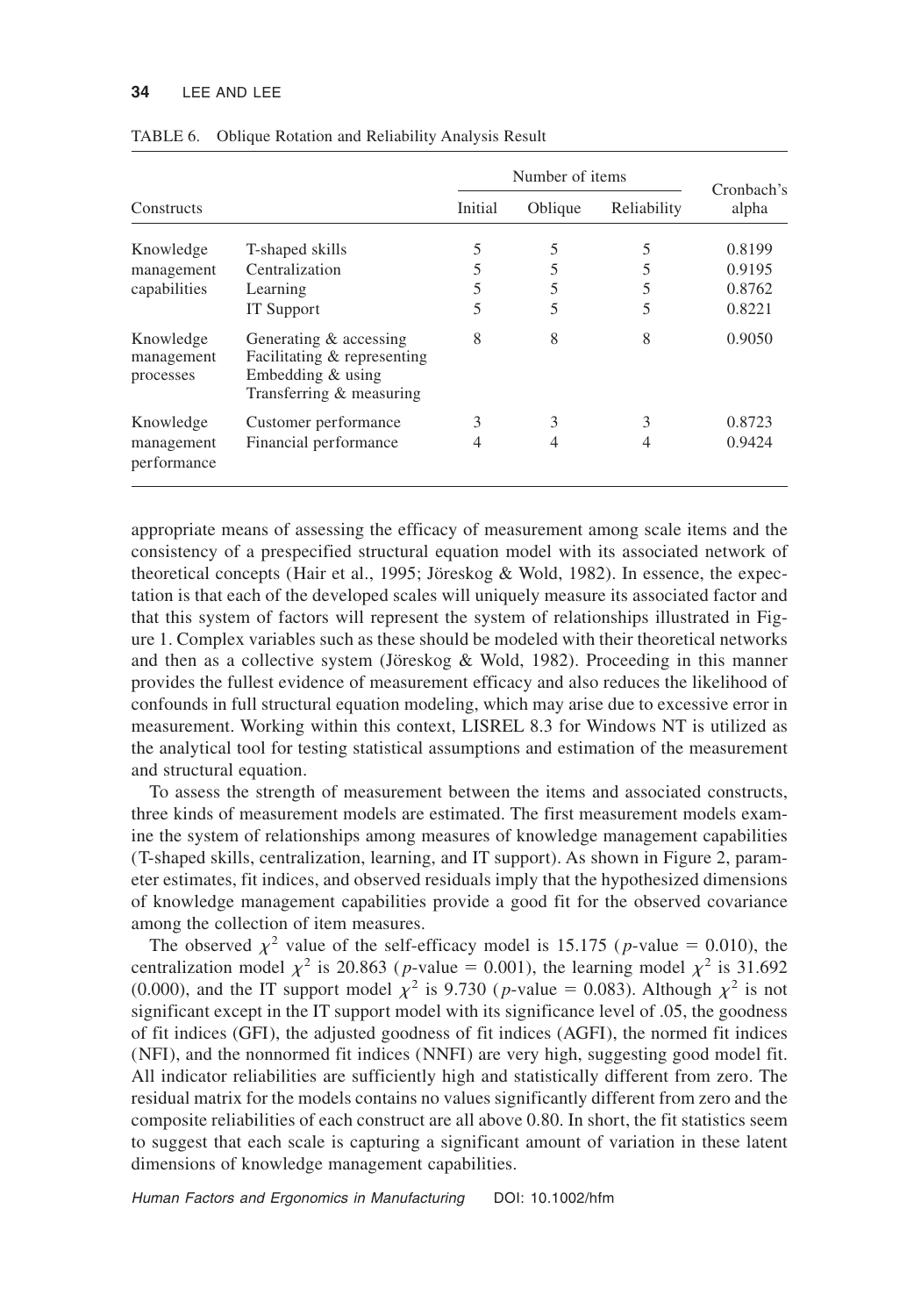

Figure 2 Measurement models of knowledge management capability.

The second measurement models examine the system of relationships among measures of knowledge management process. As shown in Figure 3, parameter estimates, fit indices, and observed residuals imply that the knowledge process is a reasonable representation of the covariance among their respective item measures. The model  $\chi^2$  value is 106.155 (*p*-value = 0.000), and  $\chi^2$  is not significant and rather large. Similar to the previous models, the GFI, AGFI, NFI, and the NNFI are high and suggest good model fit.

The third measurement models examine the system of relationships among measures of knowledge management performance (customer and financial perspectives). As shown in Figure 4, fit measures as well as parameter estimates suggest that this model of organizational performance is a good fit for the observed covariance in the sample. The observed  $\chi^2$  value of the customer model is 4.434 (*p*-value = 0.035) and the financial model  $\chi^2$  is 7.830 ( $p$ -value  $= 0.020$ ). The GFI, the AGFI, the NFI, and the NNFI are high and suggest good model fit.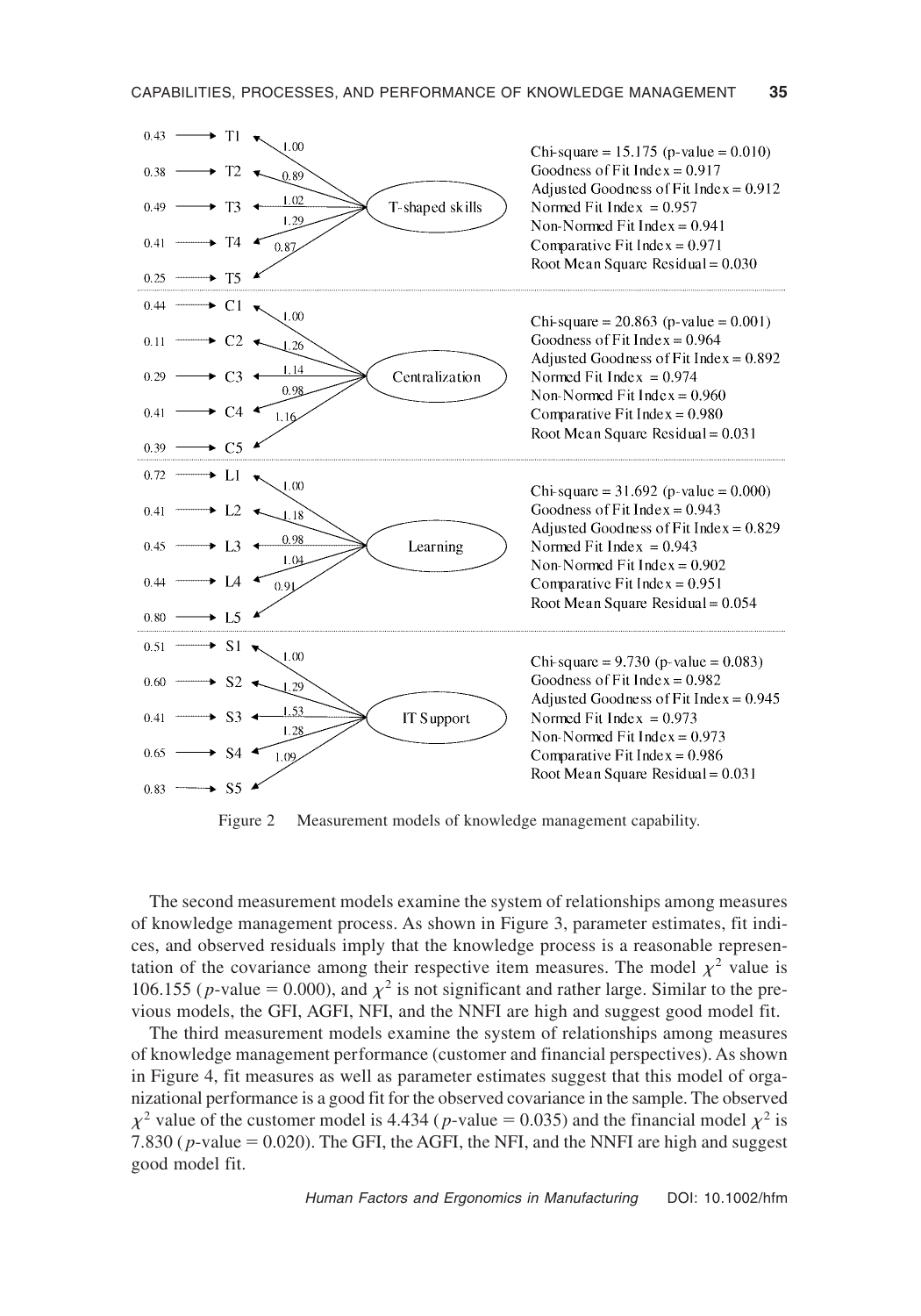

Chi-square =  $106.155$  (p-value = 0.000) Goodness of Fit Index =  $0.891$ Adjusted Goodness of Fit Index =  $0.804$ Normed Fit Index =  $0.891$ Non-Normed Fit Index =  $0.873$ Comparative Fit Index =  $0.909$ Root Mean Square Residual =  $0.058$ 

Figure 3 A measurement of the knowledge management process.

Through the confirmatory factor analyses, construct validity such as unidimensionality, concentration validity, and discriminant validity is verified.

*5.3.3. Criteria-related validity.* Criteria-related validity is the degree to which performance on one assessment predicts future performance on another assessment or in another task (predictive). For example, it is the degree to which the assessment of knowledge management processes accurately estimates a knowledge management performance. Therefore, criteria-related validity can be satisfied if the result of correlation analysis between constructs is significant (Gronlund, 1998).

In this study, we conducted a correlation analysis using the arithmetic mean value (summated scale) of the remaining items reflecting each construct through confirmatory factor analysis. The purpose of using a summated scale is to reduce measurement error and to raise representative of constructs into unidimensionality (Hair et al., 1995). Therefore, the higher mean value, the more agreement on the definition of constructs. Table 7 illustrates the result of conducting correlation analysis between constructs using a summated scale.



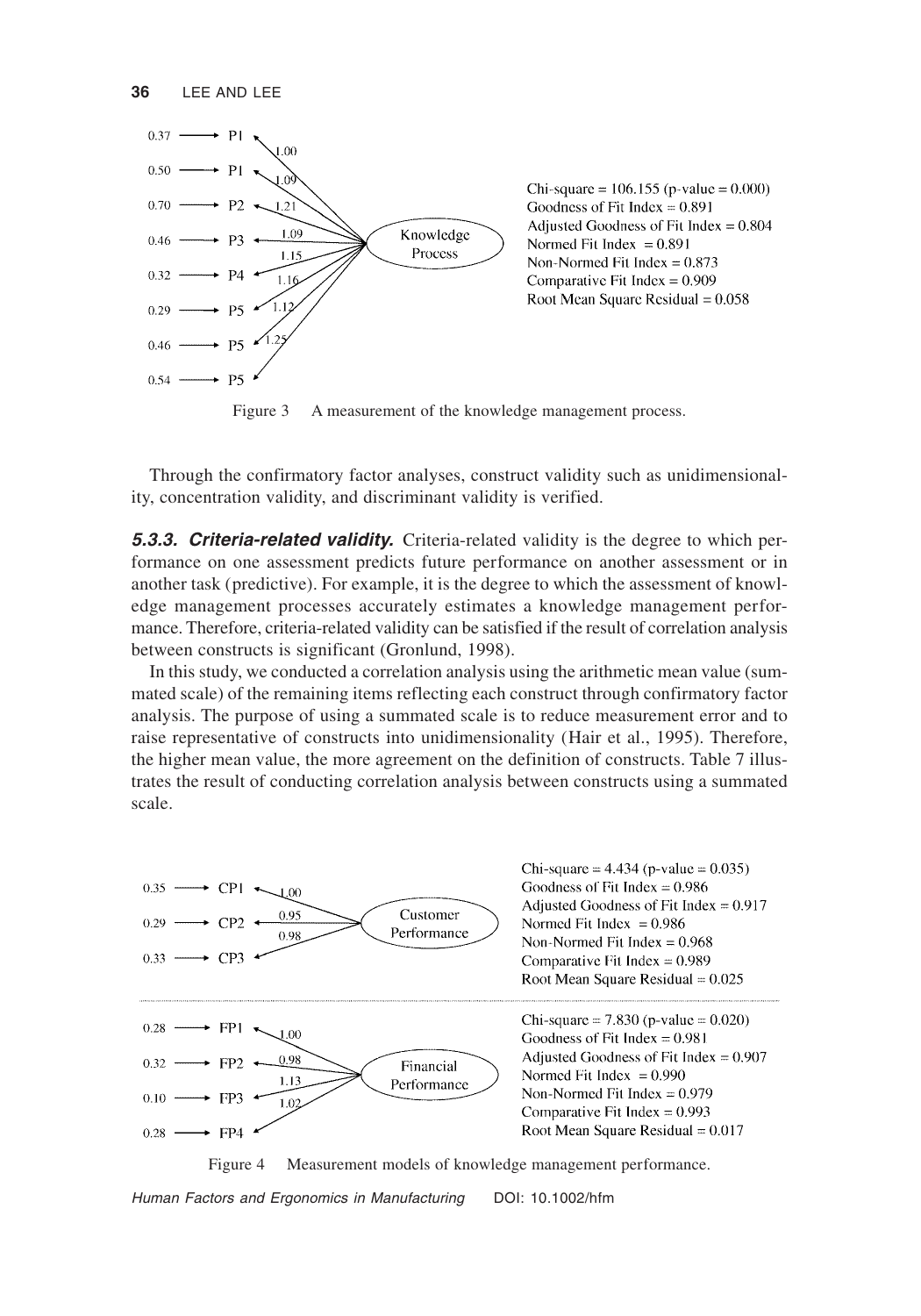| Constructs                 | M    | SD          | T-shaped<br>skills | Centralization Learning Support Process Customer Financial |          | IT       |          |          |  |
|----------------------------|------|-------------|--------------------|------------------------------------------------------------|----------|----------|----------|----------|--|
|                            |      |             |                    |                                                            |          |          |          |          |  |
| Self-efficacy              |      | 4.57 0.6693 |                    |                                                            |          |          |          |          |  |
| Centralization 3.07 0.9149 |      |             | $-0.404*$          |                                                            |          |          |          |          |  |
| Learning                   |      | 3.83 0.9653 | $0.257*$           | $-0.436*$                                                  |          |          |          |          |  |
| IT Support                 |      | 4.22 0.8343 | $0.313*$           | $-0.398*$                                                  | $0.545*$ |          |          |          |  |
| Process                    |      | 3.92 0.7784 | $0.375*$           | $-0.528*$                                                  | $0.668*$ | $0.651*$ | - 1      |          |  |
| Customer                   | 3.81 | 0.9556      | $0.263*$           | $-0.287*$                                                  | $0.554*$ | $0.456*$ | $0.631*$ |          |  |
| Financial                  |      | 3.65 1.0369 | $0.305*$           | $-0.451*$                                                  | $0.411*$ | $0.399*$ | $0.623*$ | $0.598*$ |  |

TABLE 7. Correlation Coefficients Matrix of Constructs

 $*_{p}$  < .01.

#### **5.4. Assessment of the Structural Equation Model**

In this study, we assumed that knowledge management capabilities may have effect on knowledge management processes, and then successful knowledge management processes may have an effect on knowledge management performance. As theorized, distinct causal paths from people, structure, culture, and IT capabilities predict alternative outcomes with respect to knowledge processes, and distinct causal paths from knowledge processes predict knowledge management performance (customer and financial perspectives).

As shown in Figure 5, the hypothesized model seems to provide a reasonable fit for the observed covariance. The observed  $\chi^2$  for this model is 955.292 ( $df = 544$ ;  $p = 0$ ). Associated fit indices (GFI, AGFI, NFI, NNFI, and CFI) meet recommended levels.

As also illustrated in Figure 5, the path coefficients of the estimated model support the theorized relationships of Figure 1 in direction and magnitude except the relationship between self-efficacy and process. Again, this implies that capabilities (decentralization of organizational structure, learning organization culture, and IT support) contribute to the successful knowledge management activities, and successful knowledge management activities contribute to performance in knowledge management.

It is important to note that the mathematical manifestation of these relationships is consistent with developed theoretical perspectives outlined in the introductory sections of this article. The contribution of these results is a more precise definitional aspect of these dimensions and some insight into the magnitude of their association. Although the reported model fits (particularly the  $\chi^2$  value) may be considered somewhat moderate in strength, it is important to balance the fit measures with the complexity of the model (measured by the high degrees of freedom). The strength of item loadings, consistency in directional path, and match to theory seem to imply strongly that the model illustrated in Figure 1 provides valid insight into the relationship between organizational performance, knowledge management capabilities, and processes. Table 8 summarizes the hypothesis test results in terms of path coefficients (standardized) and *t*-value in significance level 0.01.

#### **6. CONCLUSIONS**

Our results can help managers establish distinctive strategic positions. Knowledge management strategies can be described along two dimensions to reflect knowledge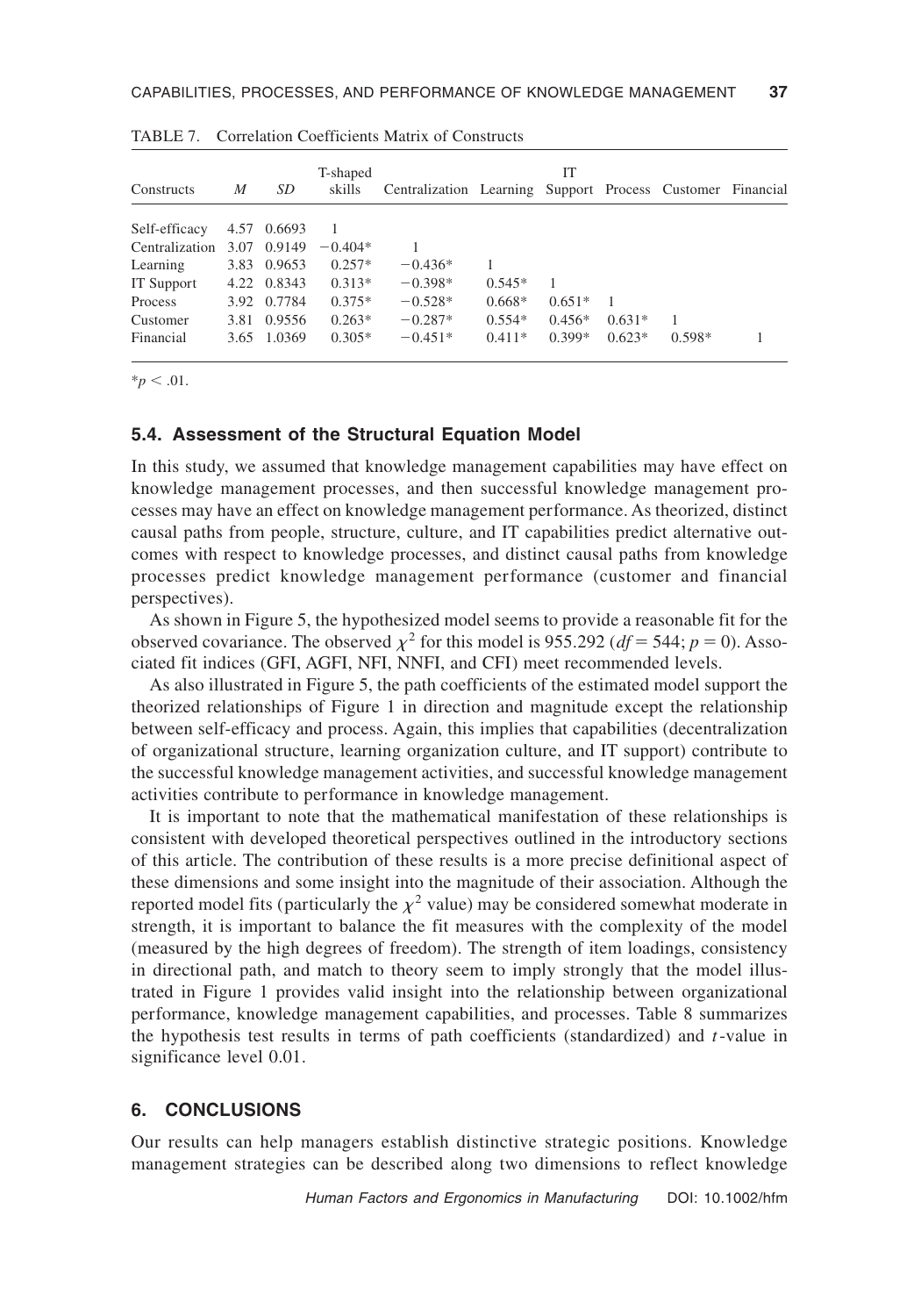

Figure 5 A structural model of capabilities, process, and performance. \*Path coefficients are standardized regression weights.

management focus. One dimension refers to knowledge processes such as acquiring, converting, using, and transferring knowledge. The other dimension refers to the organizational capabilities to help the knowledge processes. Knowledge management strategists can sharpen weak knowledge management processes based on capabilities mentioned in our study.

In this study, we have focused on the discussion and analysis of knowledge management to core capabilities that are needed to facilitate knowledge process, and then to

| N <sub>0</sub> | <b>Hypotheses</b>                                        | Path<br>coefficients | $t$ -value | Results |
|----------------|----------------------------------------------------------|----------------------|------------|---------|
| H1             | $Self\text{-efficacy} \rightarrow$ Knowledge process     | 0.060                | 1.094      | Reject  |
| H <sub>2</sub> | Centralization $\rightarrow$ Knowledge process           | $-0.214$             | $-3.841*$  | Accept  |
| H <sub>3</sub> | Learning $\rightarrow$ Knowledge process                 | 0.353                | 5.018*     | Accept  |
| H <sub>4</sub> | IT Support $\rightarrow$ Knowledge process               | 0.379                | $4.841*$   | Accept  |
| H <sub>5</sub> | Knowledge process $\rightarrow$ Customer performance     | 0.726                | $9.211*$   | Accept  |
| H <sub>6</sub> | Knowledge process $\rightarrow$ Financial performance    | 0.473                | $5.060*$   | Accept  |
| H7             | Customer performance $\rightarrow$ Financial performance | 0.288                | $3.187*$   | Accept  |

TABLE 8. The Results of the Hypothesis Test

 $*_{p}$  < .01.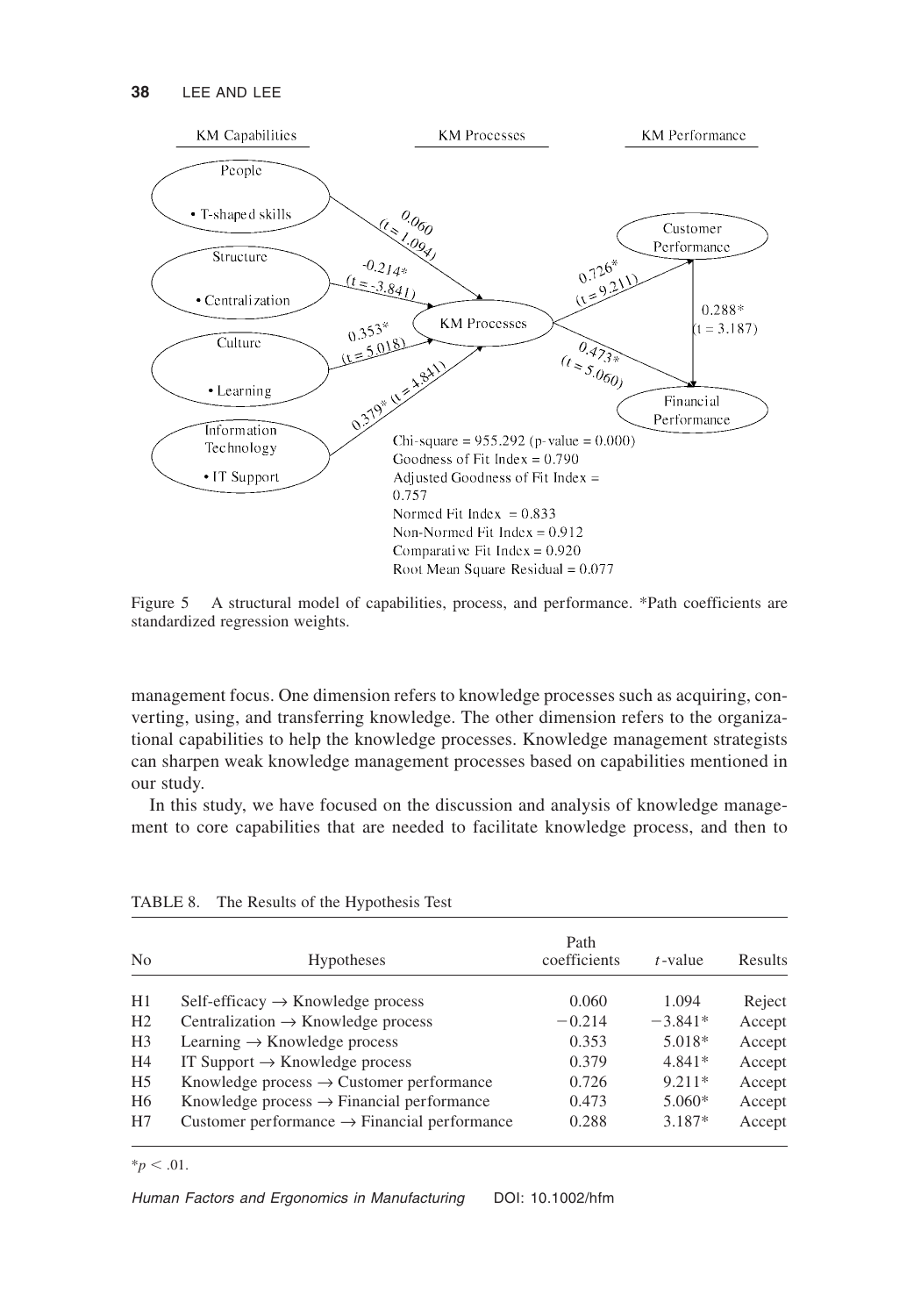derive an organization's competitiveness. We believe this to be a very important distinction because many organizations tend to launch programs of knowledge management without due consideration of the company's capabilities and processes to guarantee any measure of success. Through analysis of theory and empirical testing, this study strongly supports the notion that companies may possess a predisposition for successful knowledge management through the improvement of key capabilities and processes. Our results imply that organizational structure (decentralization), learning organizational culture, and IT support from a definitional basis for the theoretical framework positively impacts key aspects of knowledge processes (or knowledge management activities) Our results also imply that process activation of generating, accessing, facilitating, representing, embedding, usage, transferring knowledge, and measuring knowledge assets form an operational perspective for the framework of knowledge combination and exchange that underlies the theory of knowledge integration is positively related to organizational performance (customer and financial perspectives). Together, these results suggest that theories of knowledge capabilities provide a rich resource for developing empirically based studies and that capabilities can provide a useful benchmark for managing knowledge management within the company.

Although this research presents strong evidence regarding the relationships among capabilities, processes, and performance of knowledge management, the results should be considered in light of its inherent limitations. First, this study presents a cross-sectional research that does not consider time-lag effects. A longitudinal study to investigate the dynamic features of knowledge management would provide further robust results. Second, it focuses on relatively large and profitable firms. The results may differ in small or venture firms. Finally, the results are limited to Korean firms. The generalization from a Korean setting to other countries may be questionable.

#### **REFERENCES**

- Alavi, M., & Leidner, D.E. (2001). Review: Knowledge management and knowledge management systems: Conceptual foundations and research issues. MIS Quarterly, 25(1), 107–136.
- Arora, R. (2002). Implementing knowledge management—A balanced scorecard approach. Journal of Knowledge Management, 6(2), 240–249.
- Becerra-Fernandez, I., & Sabherwal, R. (2001). Organizational knowledge management: A contingency perspective. Journal of Management Information Systems, 18(1), 23–55.
- Beckman, T. (1999). The current state of knowledge management. In J. Liebowitz (Ed.), Knowledge management handbook (pp. 1-1–1-22). Boca Raton, FL: CRC Press.
- Bhat, G.D. (2002). Management strategies for individual knowledge and organizational knowledge. Journal of Knowledge Management, 6(1), 31–39.
- Brooking, A. (1997). The management of intellectual capital. Long Range Planning, 30(3), 413– 426.
- Carmines, E.G., & Zeller, R.A. (1991). Reliability and validity assessment. Newbury Park, CA: Sage.
- Churchill, G. (1979). A paradigm for developing better measures of marketing constructs. Journal of Marketing Research, 16(1), 64–73.
- Cohen, W., & Levinthal, D. (1990). Absorptive capacity: A new perspective on learning and innovation. Administrative Science Quarterly, 35(1), 128–152.
- Cronbach, L.J. (1971). Test validation. In R.L. Thorndike (Ed.), Educational measurement (2nd ed.). Washington, DC: American Council on Education.
- Davenport, T.H. (1999). Knowledge management and the broader firm: Strategy, advantage, and performance. In J. Liebowitz (Ed.), Knowledge management handbook (pp. 2-1–2-11). Boca Raton, FL: CRC Press.
- Davenport, T.H., & Prusak, L. (1998). Working knowledge. Boston: Harvard Business School Press.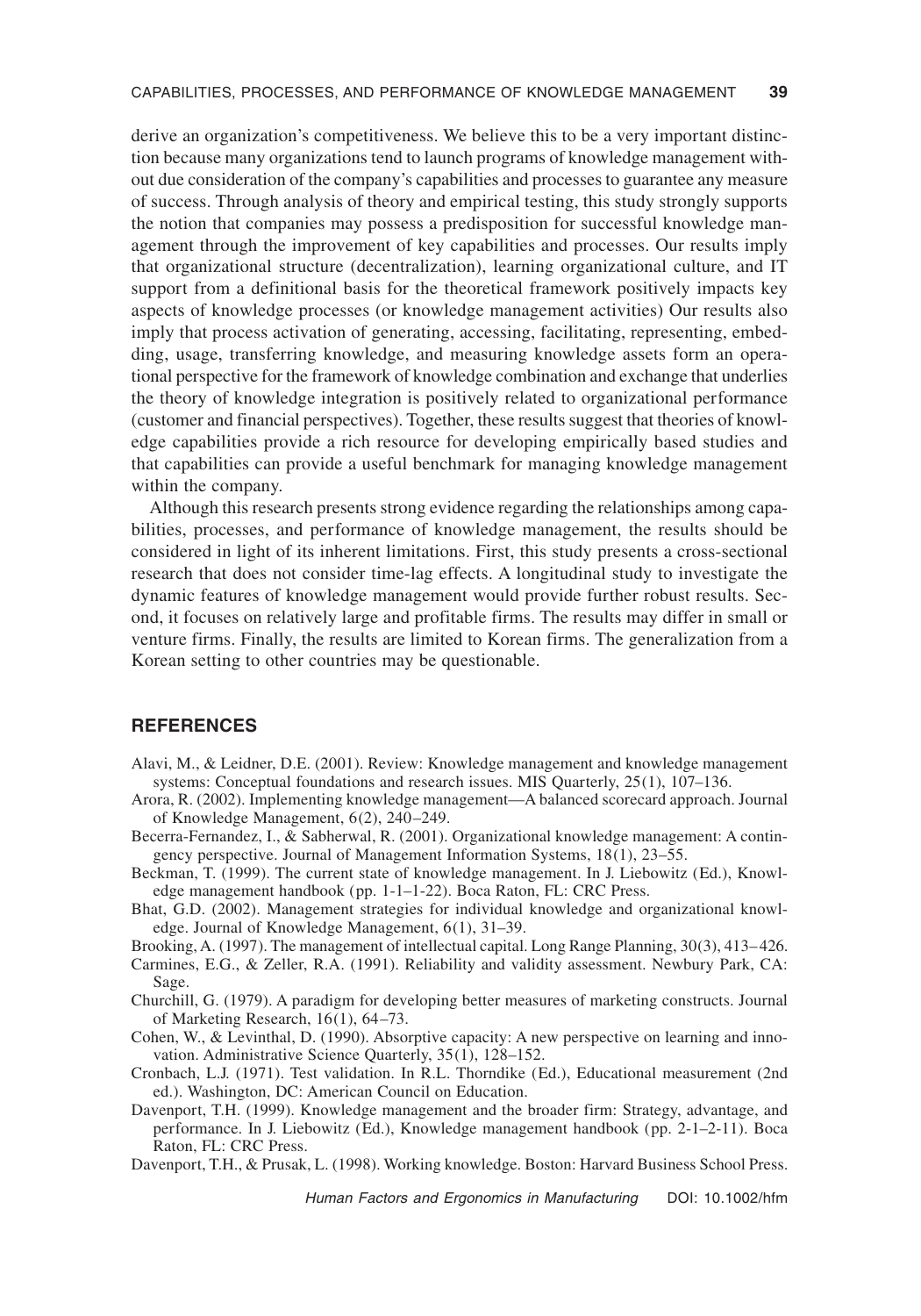- DeLong, D. (1997). Building the knowledge-based organization: How culture drives knowledge behaviors (working paper). Boston: Ernst & Young's Center for Business Innovation.
- Demarest, M. (1997). Understanding knowledge management. Long Range Planning, 30(3), 374–384.
- Deshpande, R., Jarley, J.U., & Webster, F.E. (1993). Corporate culture, customer orientation, and innovativeness in Japanese companies: A quadrad analysis. Journal of Marketing, 57, 23–37.
- Drew, S.A. (1997). From knowledge to action: The impact of benchmarking on organizational performance. Long Range Planning, 30(3), 427– 441.
- Edivinsson, L. (1997). Developing intellectual capital at Skandia. Long Range Planning, 30(3), 366–373.
- Eppler, M.J., & Sukowski, O. (2000). Managing team knowledge: Core processes, tools and enabling factors. European Management Journal, 18(3), 334–341.
- Gold, A.H., Malhotra, A., & Segars, A.H. (2001). Knowledge management: An organizational capabilities perspective. Journal of Management Information Systems, 18(1), 185–214.
- Gooijer, F.D. (2000). Designing a knowledge management performance framework. Journal of Knowledge Management, 4(4), 303–310.
- Gray, P.H. (2001). A problem-solving perspective on knowledge management practices. Decision Support Systems, 31, 87–102.
- Gronlund, N.E. (1998). Assessment of student achievement. Boston: Allyn and Bacon.
- Hansen, M.T. (1999). The search-transfer problem: The role of weak ties in sharing knowledge across organization subunits. Administrative Science Quarterly, 44(1), 82–111.
- Hair, J.F., Anderson, R.E., Tatham, R.E., & Black, W.C. (1995). Multivariate data analysis with readings. Englewood Cliffs, NJ: Prentice Hall.
- Holsapple, C.W., & Joshi, K.D. (2000). An investigation of factors that influence the management of knowledge in organizations. Journal of Strategic Information Systems, 9, 235–261.
- Ichijo, K., Krogh, G., & Nonaka, I. (1998). Knowledge enablers. In G. Krogh, J. Roos, & D. Kleine (Eds.), Knowing in companies (pp. 173–203). Thousand Oaks, CA: Sage.
- Jöreskog, K., & Wold, H. (1982). The ML and PLS techniques for modeling with latent variables: Historical and comparative aspects. In K. Jöreskog, and H. Wold (Eds.), Systems under indirect observations: Causality, structure, prediction (pp. 263–269). Amsterdam: North-Holland.
- Kaplan, R.S., & Norton, D.P. (1996). The balanced scorecard: Translating strategy into action. Boston: Harvard Business School Press.
- Kaplan, R.S., & Norton, D.P. (2000). Having trouble with your strategy? Then map it. Harvard Business Review, 78(5), 167–176.
- Krogh, G.V., Nonakam, I., & Aben, M. (2001). Making the most of your companies' knowledge: A strategic framework. Long Range Planning, 34, 421-439.
- Lee, H., & Choi, B. (2003). Knowledge management enablers, processes, and organizational performance: An integrative view and empirical examination. Journal of Management Information Systems, 20(1), 179–228.
- Lee, C.C., & Yang, J. (2000). Knowledge value chain. Journal of Management Development, 19(9), 783–793.
- Leonard-Barton, D. (1995). Wellsprings of knowledge: Building and sustaining the sources of innovation. Boston: Harvard Business School Press.
- Lubit, R. (2001). Tacit knowledge and knowledge management: The keys to sustainable competitive advantage. Organizational Dynamics, 29(4), 164–178.
- Madhavan, R., & Grover, R. (1998). From embedded knowledge to embodied knowledge: New product development as knowledge management. Journal of Marketing, 62(4), 1–12.
- Malone, D. (2002). Knowledge management: A model for organizational learning. International Journal of Accounting Information Systems, 3, 111–123.
- Ndlela, L.T., & Toit, A.S. (2001). Establishing a knowledge management programme for competitive advantage in an enterprise. International Journal of Information Management, 21(2), 151–165.
- Nonaka, I., & Takeuchi, H. (1995). The knowledge creating company. New York: Oxford University Press.
- O'Dell, C., & Grayson, J. (1999). Knowledge transfer: Discover your value proposition. Strategy & Leadership, 27(2), 10–15.
- Quinn, J.B., Anderson, P., & Finkelstein, S. (1996, March–April). Managing professional intellect: Making the most the best. Harvard Business Review, pp. 71–81.